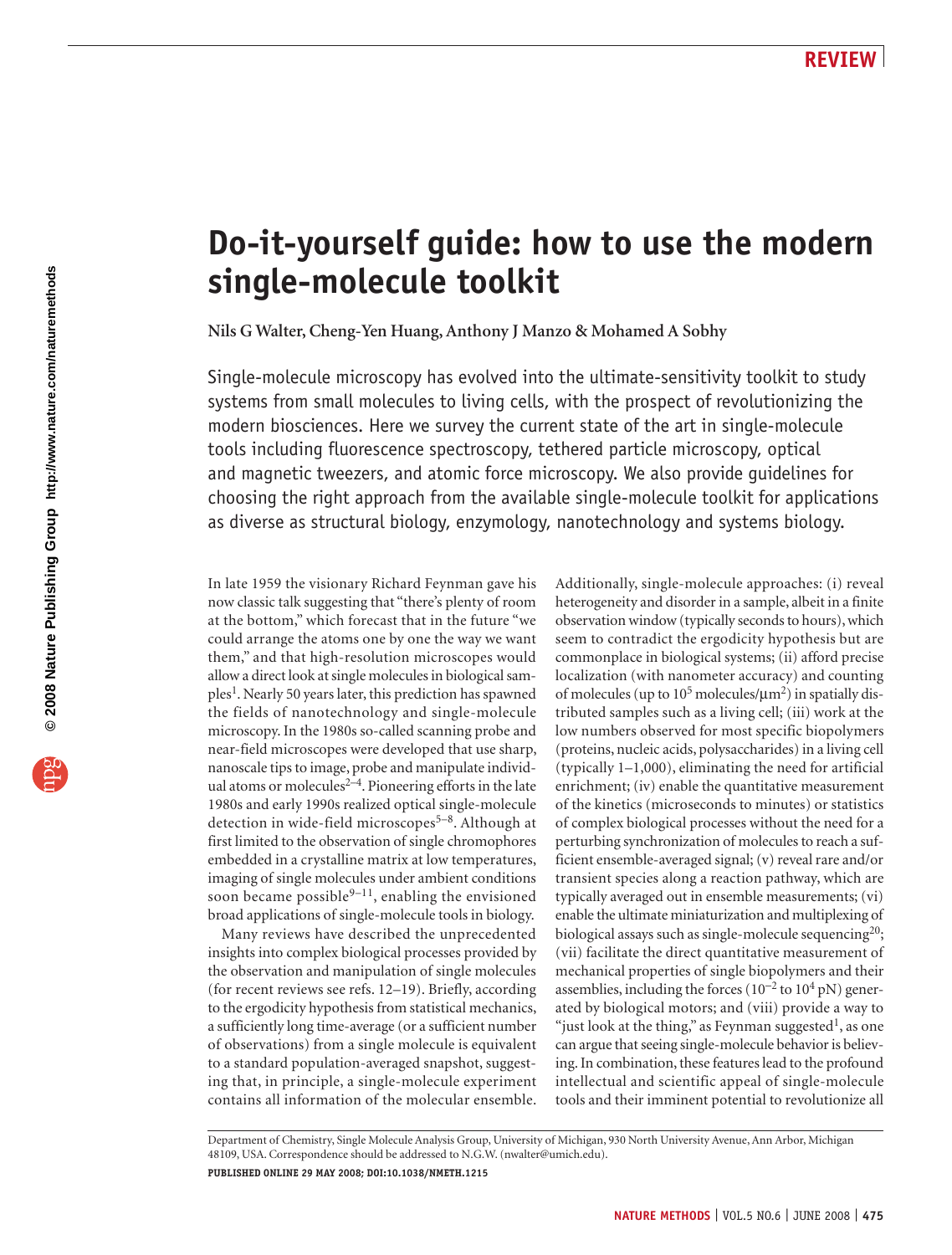**Figure 1** | Simplified schematics of singlemolecule fluorescence microscopes. (**a**) In wide-field epi-fluorescence microscopy, a laser (green) illuminates an area several micrometers in diameter and fluorescence (orange) from single molecules is detected through the same light path. In narrow-field epi-fluorescence microscopy, a pinhole (dashed disc) is additionally placed into the excitation path to reduce the excitation volume, therefore increasing the signal-to-noise ratio. In LCM and FCS, the excitation laser is focused to a diffraction-limited Gaussian beam waist. Pinholes are placed into both the excitation and emission paths (dashed discs), which greatly decreases the background from out-of-focus fluorescence and thus increases the vertical spatial resolution. In FCS single molecules usually diffuse into and out of the confocal ellipsoid, giving rise to stochastic fluorescence bursts (enlarged). (**b**) Prism-based TIRFM couples a laser beam into a prism above the critical angle to achieve TIR. (**c**) Objectivetype TIRFM is created by moving the excitation laser beam from the optical axis of the objective



to exceed the critical angle for TIR. (**d**) Close-up comparisons between epi-fluorescence microscopy (center light path), objective-type TIRFM and HILO microscopy (light green). (**e**) NSOM uses a glass fiber, drawn to a sharp tip, to optically probe single molecules on flat surfaces with a spatially constrained evanescent field that is smaller than the wavelength of light. (**f**,**g**) The space available to single molecules can be reduced by confinement in a microfluidic channel of smaller width than the diffraction limit (**f**) or in capillaries with inner diameters of 15–100 nm (**g**).

aspects of the biosciences including structural biology, enzymology, nanotechnology and systems biology. However, the capabilities of existing single-molecule techniques also have limitations, especially in the accessible measurement accuracies, time resolutions and time windows, as posed by the weak signal and potential for loss of the observed molecule.

Although many studies attest to the unique information gained from single-molecule observation (a conservative estimate places the number of relevant publications at  $\sim$  2,000, with an exponentially increasing trend over the past four decades<sup>14</sup>), two bottlenecks have impeded an even more rapid and widespread incorporation of this approach into the biological sciences. The first bottleneck derives from the perceived requirement for expansive experience and expensive equipment. The accompanying review by Ha and coworkers seeks to encourage researchers to overcome this hurdle by building their own affordable single-molecule fluorescence microscope<sup>19</sup>. A complementary solution is the implementation of open-access resource centers, much like existing structural biology centers15, or other forms of collaborations with specialists. The second impediment to a broader application of single-molecule tools in biology stems from the need to identify the most suitable technique from the toolkit and develop the corresponding assay to solve the scientific question at hand. In this review we aim to provide practical 'do-it-yourself' guidelines for choosing the optimal single-molecule tool for any number of research problems. The best choice will depend on the observable of interest, so for several categories of observables we provide examples for successful singlemolecule assays as well as a discussion of data analysis, limitations and possible future advances. First, however, we survey the rapidly expanding optical and force microscopy toolkit available to the single-molecule microscopist (electrophysiology techniques as applied to single membrane–bound ion channels are beyond our scope).

#### **METHODS BASED ON OPTICAL OBSERVATION**

An essential basis for making single-molecule observations is to dilute the molecule of interest to low (typically less than nanomolar) concentrations. The optical, mostly fluorescence-based, detection of single molecules has therefore been likened to finding the proverbial needle in the haystack, particularly if the signal-to-noise ratio is not carefully optimized<sup>21,22</sup>. Several optical configurations stack the deck in one's favor and routinely achieve single fluorescent molecule sensitivity (**Fig. 1** and **Table 1**). The basic components for these configurations are the microscope, light source(s), optical detector(s), probe(s) and sample<sup>23</sup>.

#### **Experimental configurations**

**Microscope designs.** A microscope for single-molecule studies needs to efficiently reject background, such as autofluorescence as well as elastic Rayleigh and inelastic Raman scattering of the medium surrounding the target molecule, by optically isolating the desired Stokes- (red-) shifted fluorescence signal. A common way to decrease background while retaining signal is to decrease the excitation volume to where the molecule is expected, which can be accomplished by following four basic principles **(Fig. 1**).

First, the excitation volume can be confined using conventional optics. In wide-field epi-fluorescence microscopy the illumination and detection volumes are constrained by focusing light to illuminate an area several micrometers in diameter and using the same optics to detect fluorescence with an area detector. If desired, the excitation beam waist can be further narrowed with a 200–500 µm pinhole (narrow-field epi-fluorescence24; **Fig. 1a**). Another approach, termed highly inclined and laminated optical sheet (HILO) microscopy (**Fig. 1d** and **Table 1**), uses a highly inclined beam near the objective edge that refracts into a thin optical sheet to penetrate the sample at a shallow angle<sup>25</sup>.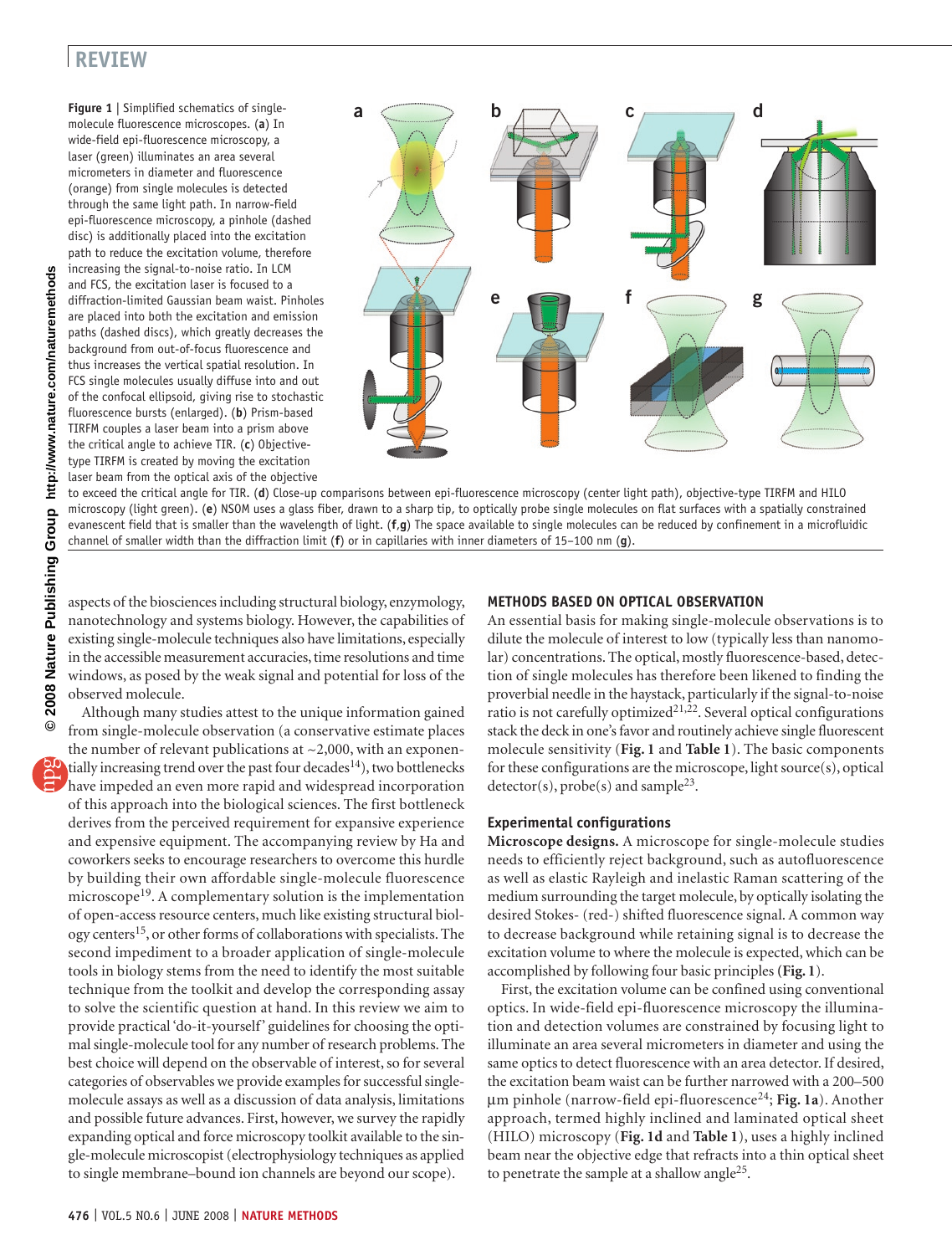**Table 1** | Common terms in single-molecule microscopy

|                                                   | Term                                                                | Acronym                   | <b>Technique description</b>                                                                                                                                                                                                                      | Reference |
|---------------------------------------------------|---------------------------------------------------------------------|---------------------------|---------------------------------------------------------------------------------------------------------------------------------------------------------------------------------------------------------------------------------------------------|-----------|
|                                                   | Single-molecule fluorescence microscopy                             |                           |                                                                                                                                                                                                                                                   |           |
|                                                   | Burst-integrated fluorescence lifetime<br>microscopy                | <b>BIFL</b><br>microscopy | Uses a confocal geometry with time-correlated single-photon counting to detect<br>photons with arrival times for lifetime measurements                                                                                                            | 34        |
|                                                   | Fluorescence (cross-) correlation<br>spectroscopy                   | $F(C)$ CS                 | Uses a confocal geometry to probe freely diffusing molecules by calculating the<br>signal auto- (or cross-) correlation                                                                                                                           | 44        |
|                                                   | Fluorescence intensity distribution<br>analysis                     | <b>FIDA</b>               | Similar to photon-counting histogram but with a more elaborate description of the<br>excitation/detection volume                                                                                                                                  | 131       |
| http://www.nature.com/naturemethods               | Highly inclined and laminated optical<br>sheet microscopy           | <b>HILO</b><br>microscopy | Uses a thin, laminated excitation sheet formed by displacing the excitation laser<br>beam from the optical axis                                                                                                                                   | 25        |
|                                                   | Laser confocal microscopy                                           | LCM                       | Uses a confocal pinhole to reject out-of-focus fluorescence and thus achieve a<br>diffraction-limited focal detection spot that is raster-scanned over the sample                                                                                 | 132       |
|                                                   | Near-field scanning optical microscopy                              | <b>NSOM</b>               | Uses a sharp glass fiber tip to excite molecules with a spatially constrained<br>evanescent field while raster-scanning over a surface                                                                                                            | 133       |
|                                                   | Objective-type total internal reflection<br>fluorescence microscopy | <b>OTIRFM</b>             | Uses an evanescent field generated at the interface by TIR through the microscope<br>objective                                                                                                                                                    | 28        |
|                                                   | Photon-counting histogram                                           | PCH                       | Uses fluorescence brightness and concentration of the molecules to calculate the<br>probability of observing $m$ photons during integration time                                                                                                  | 134       |
|                                                   | Prism-type total internal reflection<br>fluorescence microscopy     | <b>PTIRFM</b>             | Couples a laser beam into a prism above the critical angle to achieve TIR and<br>generate an evanescent field at the interface                                                                                                                    | 28        |
|                                                   | Ultrahigh-resolution imaging techniques                             |                           |                                                                                                                                                                                                                                                   |           |
| 2008 Nature Publishing Group<br>$_{\odot}$<br>apg | Fluorescence imaging with one-<br>nanometer accuracy                | <b>FIONA</b>              | Localizes and tracks single-molecule emitters by finding the center of their<br>diffraction-limited PSF                                                                                                                                           | 37        |
|                                                   | Nanometer-localized multiple<br>single-molecule                     | <b>NALMS</b>              | Uses a similar principle as single-molecule high-resolution imaging with<br>photobleaching (see below) to measure distances between identical fluorescent<br>probes that overlap within a diffraction-limited spot                                | 54        |
|                                                   | Point accumulation for imaging in<br>nanoscale topography           | PAINT                     | Uses continuous specific or nonspecific binding of diffusing fluorescent probes to an<br>object for high-resolution imaging                                                                                                                       | 58        |
|                                                   | Photoactivatable localization microscopy                            | PALM                      | Serially photoactivates and photodeactivates many sparse subsets of<br>photoactivatable fluorophores to produce a sequence of images that are combined<br>into a super-resolution composite                                                       | 56        |
|                                                   | PALM with independently running<br>acquisition                      | PALMIRA                   | Records non-triggered spontaneous off-on-off cycles of photoswitchable fluorophores<br>without synchronizing the detector to reach faster acquisition                                                                                             | 112       |
|                                                   | Reversible saturable optical fluorescence<br>transitions            | <b>RESOLFT</b>            | Generalized name for techniques such as STED and SPEM                                                                                                                                                                                             | 115       |
|                                                   | Single-molecule high-resolution<br>colocalization                   | <b>SHREC</b>              | Two-color version of FIONA                                                                                                                                                                                                                        | 52        |
|                                                   | Single-molecule high-resolution imaging<br>with photobleaching      | SHRImP                    | Uses the strategy that upon photobleaching of two or more closely spaced identical<br>fluorophores their position is sequentially determined by FIONA starting from the<br>last bleached fluorophore                                              | 53        |
|                                                   | Saturated pattern excitation microscopy                             | SPEM                      | Wide-field technique that uses saturating standing-wave exciting light patterns<br>together with the nonlinear dependence of fluorescence on the excitation intensity<br>to make high-resolution information visible in the form of moiré fringes | 135       |
|                                                   | Single particle tracking PALM                                       | sptPALM                   | Combines PALM with live-cell single fluorescent particle tracking                                                                                                                                                                                 | 114       |
|                                                   | Saturated structured illumination<br>microscopy                     | <b>SSIM</b>               | Alternative name for SPEM                                                                                                                                                                                                                         | 136       |
|                                                   | Stimulated emission depletion                                       | <b>STED</b>               | Uses overlapping light beams to stimulate the surrounding emitters to reduce the<br>effective focal detection spot in size                                                                                                                        | 137       |
|                                                   | Stochastic optical reconstruction<br>microscopy                     | <b>STORM</b>              | Uses photo-switchable fluorophores to image a stochastically different sparse subset<br>in each switching cycle and combine all images into a super-resolution composite                                                                          | 55        |
|                                                   | Force microscopy                                                    |                           |                                                                                                                                                                                                                                                   |           |
|                                                   | Atomic force microscopy                                             | AFM                       | Uses a sharp tip mounted at the end of a flexible cantilever to image single<br>molecules by raster scanning over a surface                                                                                                                       | 3         |
|                                                   | Magnetic tweezers                                                   | МT                        | Uses an external magnetic field to exert force on a superparamagnetic bead that is<br>tethered to a surface by a single molecule                                                                                                                  | 71        |
|                                                   | Optical tweezers                                                    | 0T                        | Uses light to exert force on a transparent bead that is tethered to a surface by a<br>single molecule                                                                                                                                             | 59        |
|                                                   | Tethered particle microscopy                                        | TPM                       | Tracks the Brownian motion of a microsphere tethered to a surface by a single<br>molecule                                                                                                                                                         | 61        |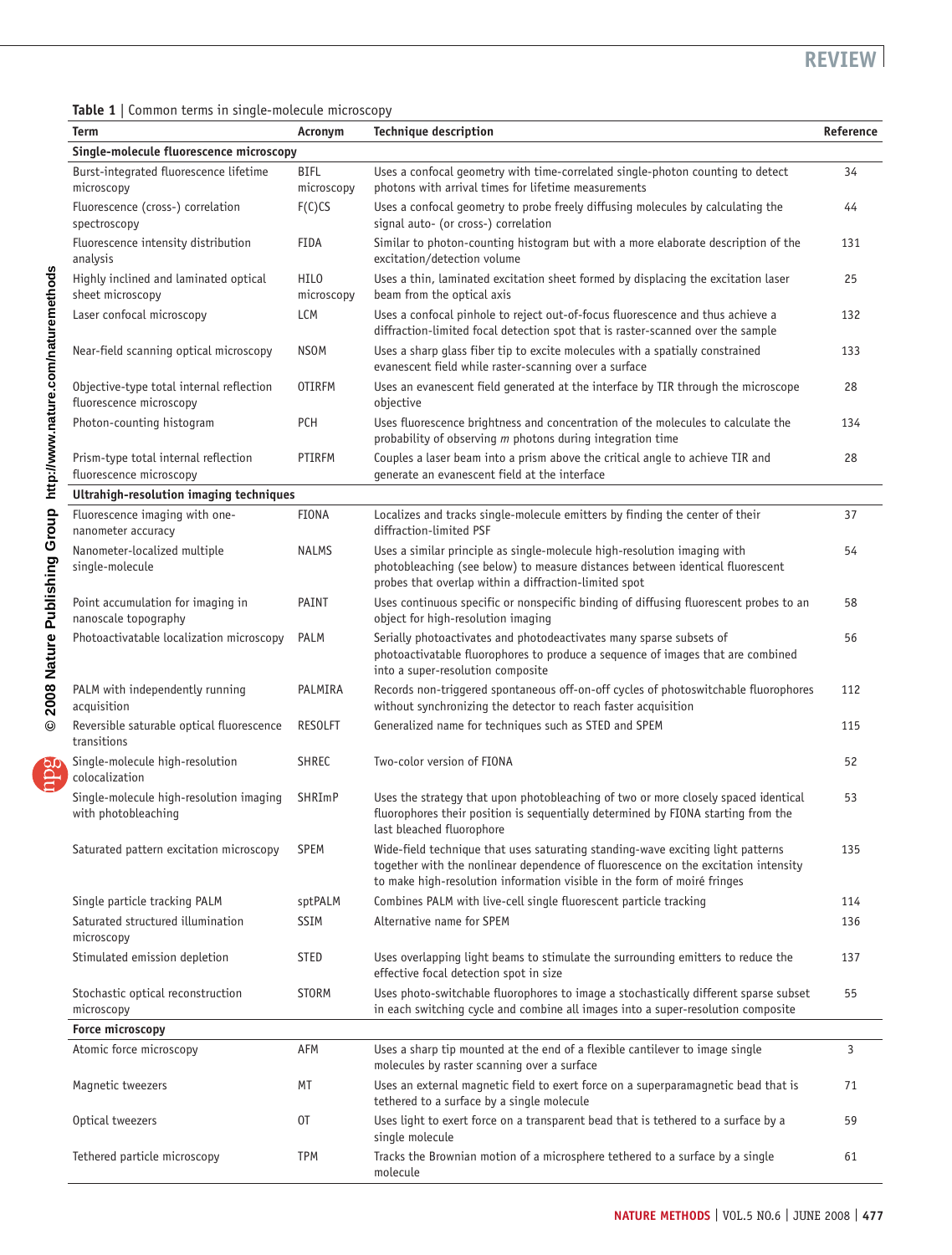Second, light from outside the focal volume can be eliminated using a small detection pinhole on the microscope side of the objective to keep out-of-focus light from reaching the detector (**Fig. 1a**). This method, called laser confocal microscopy (LCM), has several different implementations, as discussed elsewhere<sup>26</sup>. In fluorescence correlation spectroscopy (FCS) and fluorescence cross-correlation spectroscopy (FCCS; **Table 1**), target molecules of one and two fluorophore colors, respectively, either freely diffuse through a fixed confocal volume or are immobilized<sup>27</sup>, giving rise to stochastic fluorescence fluctuations that are temporally autocorrelated and cross-correlated, respectively, or otherwise statistically analyzed. Without immobilization the temporally autocorrelated molecules are not the same because new ones continuously pass through the confocal volume, leading effectively to ensemble averaging and a limited ability to interrogate or track individual molecules.

Third, total internal reflection (TIR) at a glass-solution (or quartzsolution) interface can be used to generate a standing wave ('evanescent field') that penetrates the solution to a depth of  $~50-150$ nm, depending mostly on the incident angle and relative refractive indices at the interface<sup>28</sup>. Practical implementations of total internal reflection fluorescence microscopy (TIRFM; **Table 1**) use either a quartz prism (**Fig. 1b**) or the microscope objective (**Fig. 1c**) to generate the evanescent field and illuminate surface-immobilized or surface-constrained molecules. The excitation beam paths for epifluorescence microcopy, HILO microscopy and objective TIRFM are relatively similar so that the same microscope can be switched between them (**Fig. 1d**). Finally, in near-field scanning optical microscopy (NSOM; **Table 1**), a metal-coated optical fiber with a tapered aperture of sub-wavelength diameter (~80 nm) generates a focused evanescent field that is scanned closely over a surface with immobilized target molecules and imaged using the same fiber or a high-numerical aperture objective (**Fig. 1e**). Although NSOM has found widespread applications in nanotechnology, it has proven difficult to apply to biological samples because of the need for a flat, stable sample surface and the fragility of the fiber tip.

Fourth, the detection volume can be physically restricted by, for example, using photophysics to silence neighboring molecules. More specifically, spatial resolution and signal-to-noise ratio are improved in stimulated emission depletion (STED) microscopy (**Box 1** and **Fig. 2**) by depletion of out-of-focus fluorescent molecules or in photoactivated localization microscopy (PALM) and stochastic optical reconstruction microscopy (STORM) by stochastic photoswitching

### **BOX 1 SUPER-RESOLUTION IMAGING BY 'HARDWARE'-BASED METHODS**

Reversible saturable optical fluorescence transitions (RESOLFT) techniques reduce the size of the point-spread function (PSF) by the use of sophisticated excitation configurations<sup>14,115</sup>. Implementations include stimulated emission depletion (STED)<sup>115,131</sup> and saturated pattern excitation microscopies<sup>132</sup>. In STED microscopy a diffraction-limited laser beam excites a focal sample volume and is followed (in pulsed STED) or accompanied (in continuous-wave STED117) by a donut-shaped stimulated emission beam that depletes the excited states of all fluorophores except those in the very center of the originally excited region (**Fig. 2**). Only molecules in the center of the focal volume remain in the excited state so that they are detected and imaged. Similarly to scanning laser confocal microscopy, the imaging beams are raster-scanned across the sample. The theoretical resolution limit of RESOLFT techniques is given by:

$$
\Delta x, \Delta y \approx \frac{\lambda}{2\pi n \sin \alpha \sqrt{1 + I_{\text{max}}/I_{\text{sat}}}} \; ,
$$

where  $\lambda$  is the wavelength,  $\alpha$  the semi-aperture angle of the lens,  $n$  the refractive index, *I*max the maximum of the light intensity outside of the center position and *I*sat the light intensity to saturate the spectroscopic transition to be imaged $^{115}$ . This equation differs from Abbe's law by introducing *I*max/*I*sat, which in principle can lead to infinite resolution, but at the cost of very high excitation intensities that may damage living cells or other light-sensitive samples.

Saturated pattern excitation microscopy<sup>132,133</sup> or saturated structured illumination microscopy133 is a wide-field, non-scanning super-resolution technique that projects



**Figure 2** | STED narrows the PSF (blue) by depleting excited states around the very center of the excitation focus (orange).

excitation patterns on a fluorescent sample, rendering otherwise unresolvable high-resolution information visible in the form of low-resolution moiré fringes. Saturated structured illumination microscopy builds up higher resolution by using many different patterns<sup>14</sup>. Images require computational construction from the raw data, with the practical resolving power determined by the signal-to-noise ratio.

4Pi is a confocal fluorescence microscopy that increases the axial (*z-*axis) resolution of laser confocal microscopy by a factor of ~3–7 through the use of two opposing lenses with high numerical aperture to illuminate a single focal spot; the two wavefronts of the opposing beams interfere constructively at the focal point to narrow the focal maximum along the axial dimension. Interference of the spherical wavefronts above and below the focal plane creates side lobes in the image that are mathematically removed. I<sup>5</sup>M is a wide-field, nonconfocal method that implements the same opposing lens aperture enhancement in the detection of fluorescence but uses plane-parallel standing waves for excitation. Even though 4Pi and I5M are also 'hardware'-based methods that alter the PSF of the imaged fluorophore(s), they differ from the RESOLFT techniques, which rely on nonlinear effects from optical saturation of the emitters to shape the PSF.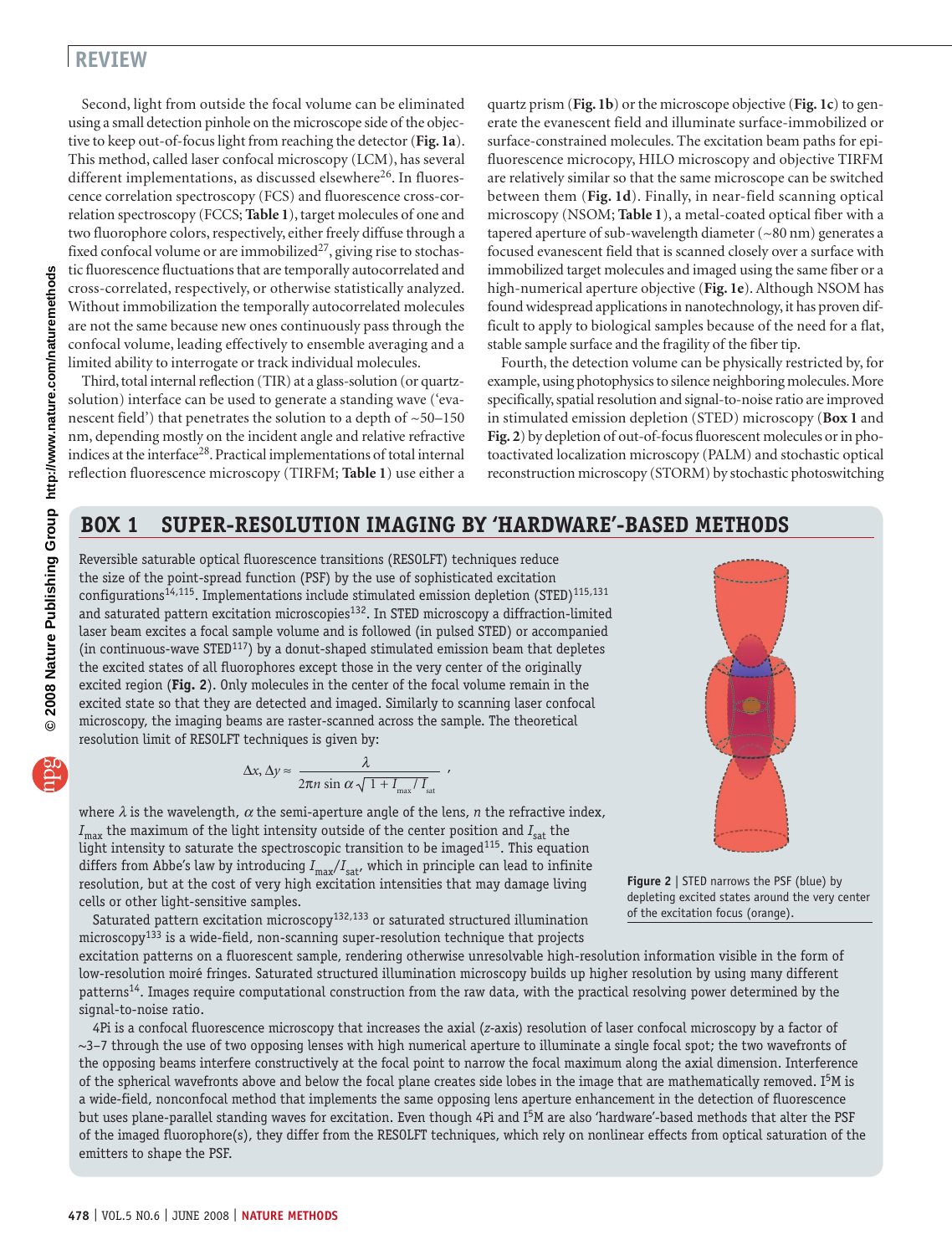of neighboring fluorophores (**Table 1**). Alternatively, a small nanofluidic channel (**Fig. 1f**), capillary (**Fig. 1g**) or other compartment can be used to contain the target molecule in a volume smaller than the excitation volume, often in combination with other approaches to create a decreased excitation volume. In TIRFM, for example, the detection volume of single molecules can be physically further restricted by partially blocking the evanescent field with nanofabricated zero-mode waveguides<sup>29,30</sup> or in partially etched optical fiber-bundle arrays<sup>31</sup>. Such physical containment strategies often lend themselves to integration with micro- and nanofluidic sample handling, which reduces the required sample volume and gives the opportunity to precisely control environmental conditions such as the timed release and mixing of reagents, fluid flow (shear force), and transient exposure to nanoscale manipulation and sensing devices<sup>32</sup> (for a detailed discussion, see the accompanying review by Brewer and Bianco $33$ ).

**Light sources and optical detectors.** In most cases lasers are used for single-molecule detection owing to their intense, coherent and collimated excitation light with well-defined wavelength. Lasers are either continuous or, if additional information such as an excited state lifetime is sought, pulsed<sup>34</sup>. The most common detector for the single-point measurements performed in confocal fluorescence microscopy is the single photon–counting avalanche photodiode  $(SPAD or APD)<sup>23</sup>$  of nanosecond response time<sup>35</sup>. A photomultiplier tube has a larger detection area, but offers lower quantum efficiency and requires higher operating voltage, which produces noticeable dark counts even when cooled $^{23}$ . For detection of single molecules in a wide-field microscope, a specialized charge-coupled device (CCD) is the area detector of choice. A CCD camera does not count single photons *per se* but integrates photoelectrons over time with good quantum efficiency. The noise in each pixel of a cooled CCD chip does not notably increase with integration time, so longer integration leads to improved signal-to-noise ratio. Modern CCD cameras that reach single-fluorophore detection sensitivity with 1–100 ms integration times use image intensifier tubes with a photocathode, microchannel plate and phosphor screen (in an intensified CCD) or on-chip multiplication of photoelectrons (in an electron-multiplied CCD). The CCD imaging of the diffraction-limited spot of a single fluorescent molecule described in the implementation section below has recently become very popular because it enables measurement of the molecule's position at nanometer precision and can be used to visualize position changes over time that report on molecular-scale movement<sup>14,36–39</sup>. The time resolution of a single fluorescent molecule detected by an APD is mostly limited by the photon count rate, which can be enhanced up to the excitation saturation level of the fluorophore at the expense of faster photobleaching, whereas detection by a CCD is primarily limited by the frame readout rate and quantum yield.

**Probes.** Fluorophores suitable for single-molecule detection fall into several categories: fluorescent organic dye molecules (including nonlinear optical chromophores), semiconductor nanocrystals also known as quantum dots, fluorescent proteins, fluorescent microspheres and gold nanoparticles. A suitable fluorophore needs to have: (i) high brightness, which is the product of the extinction coefficient of the fluorophore at the wavelength of excitation (should be  $>20,000$  M<sup>-1</sup> cm<sup>-1</sup>) and the fluorescence quantum yield (ratio of emitted to absorbed photons) at the wavelength of emission (should be >10%); (ii) a relatively short excited-state lifetime (of a few nanoseconds) to quickly replenish the ground state; (iii) a large Stokes shift to facilitate rejection of scattered excitation light; and (iv) stable photophysical properties (rare photobleaching, low probability of dark states).

A widespread and powerful single-molecule fluorescence application is to measure intra- or intermolecular distances. For sensitive distance measurements by fluorescence resonance energy transfer (FRET) between two fluorophores, the detected distance(s) should fall within a range of 0.5- to 2-fold of the so-called Förster distance, which is the characteristic distance of half-maximal FRET efficiency of a specific fluorophore pair<sup>19,40</sup>. To observe single fluorophore quenching by electron transfer, the electron transfer partner should be within a distance of  $\sim$ 10 Å. For a more in-depth discussion of the criteria for selecting fluorophores suitable for single-molecule measurements and strategies for their conjugation to a biopolymer see reviews by Kapanidis and Weiss<sup>41</sup> and the accompanying review by Ha and coworkers<sup>19</sup>.

**The sample.** In single 'molecule' fluorescence microscopy the target may either be a covalently bonded molecule or a molecular assembly, which can be freely diffusing, spatially constrained or completely immobilized. Techniques that use an evanescent field for excitation and/or seek an extended observation time window require partial or full immobilization of the target molecule. Several approaches (discussed in ref. 42 and the accompanying review by Ha and coworkers<sup>19</sup>) have been successfully implemented to accomplish containment of the target molecule under conditions where it retains its native (solution-state) behavior. Recent additions to this arsenal are dielectrophoretic and electrokinetic trapping of freely diffusing molecules<sup>14</sup>. Which method is most suitable for a given problem depends on the stringency of surface passivation necessary to suppress nonspecific adsorption in the biological context.

#### **Implementation and general considerations**

**Imaging.** Both scanning and stationary modes of LCM can be used on spatially distributed biological samples, yet they yield different types of information. Scanning LCM can, for example, be used to obtain three-dimensional images of a live cell, but the quality of the image depends heavily on the scanning rate, which limits its ability to observe dynamic processes. 'Parking' an LCM focus on an imaged, immobilized biomolecule can then capture localized dynamic processes on a fast (microsecond) timescale. Spinningdisc confocal imaging uses a pattern of slits on a disk that spins at typically 3,000 r.p.m. to create virtual pinholes for confocal detection from a larger area<sup>43</sup>. By comparison, confocal FCS analysis of diffusing molecules is suitable for determining the bulk concentration (nanomolar and below), diffusive properties and brightness as well as fast to intermediate dynamics (millisecond) and is limited by the photon count rate and focal residence time. New FCS detection schemes therefore aim to more directly access slower biological processes as well as higher target concentrations, whereas dual-color FCCS was developed to probe multiple components assembling into complexes<sup>44,45</sup>. The spatial resolution of scanning LCM can be improved by incorporating 'hardware'-based high-resolution techniques (**Box 1**). Epi-fluorescence– and TIRF-based techniques are suitable to study intermediate to slow dynamics  $(≥1$  ms), limited by the CCD frame rate and image intensity requirements. In conjunction with 'software'-based high-resolution techniques,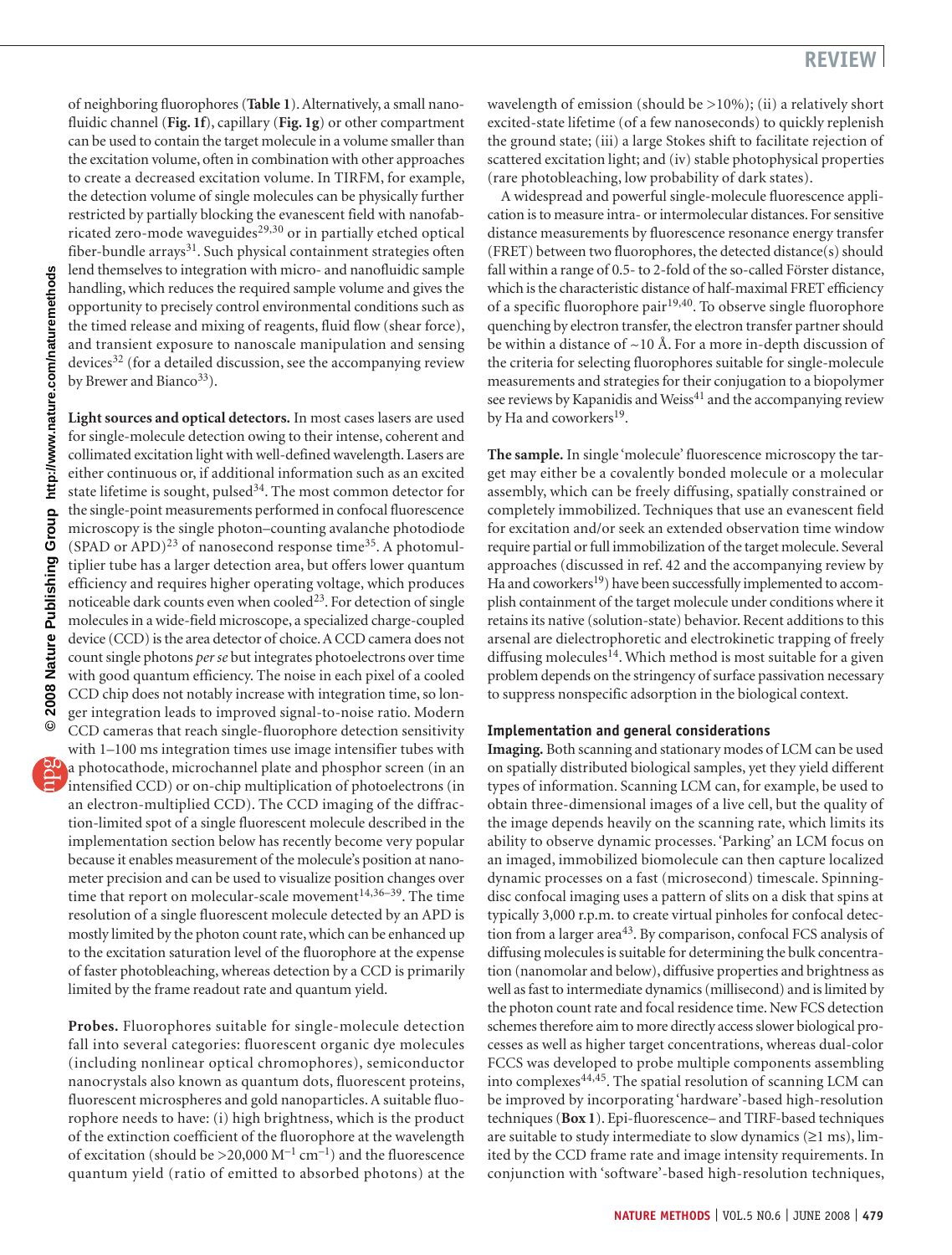

**Figure 3** | Simplified schematics of single-molecule force microscopes. (**a**) Tethered-particle microscopy (TPM) monitors the restricted Brownian motion of an (often fluorescent) microsphere tethered to a surface by a single molecule. A directional force can be applied to the microsphere by a laminar solution flow. (**b**) Optical tweezers use light to levitate a transparent bead of distinct refractive index. The trapped bead is suspended at the waist of the focused (typically infrared) laser beam. The displacement of the bead from the focal center results in a proportional restoring force and can be measured by interferometry or back-focal plane detection. A single biopolymer can be suspended between two beads or a bead and a motorized platform. (**c**) Magnetic tweezers use an external, controllable magnetic field to exert force and/or torque on a superparamagnetic bead that is tethered to a surface via a single molecule. (**d**) AFM uses a sharp tip mounted at the end of a flexible cantilever to image single molecules bound on an atomically flat surface by raster scanning in the *x*-*y* plane (and often simultaneously tapping in the *z* dimension). AFM-based force spectroscopy exerts pulling force on a single attached molecule by retraction of the tip in the *z* direction. Cantilever bending is detected by the deflection of a laser beam onto a position-sensitive detector such as a quadrant photodiode. A piezoelectric actuator stage is used to control the positioning of the sample relative to the tip.

epi-fluorescence and TIRF have developed into valuable tools for *in vitro* and live cell imaging as well as particle tracking.

**Single-particle localization and tracking.** Many methods are available and are continuously being refined to allow biologists to probe the positions and distributions of particles in dynamic samples at high spatial and temporal resolutions, with wide-field optical microscopy as the major workhorse. Ernst Abbe intuitively postulated over 120 years ago that optical resolution is impossible below ~200 nm (referred to as 'Abbe's law' or 'Rayleigh's resolution limit')<sup>46</sup>. Beginning in the late 1980s, however, light microscopy of fluorescent beads and metallic nanoparticles attached to biological specimens allowed the localization and tracking of features with spatial resolutions of tens of nanometers and time resolutions of tens of milliseconds, resulting in related techniques such as nanovid microscopy<sup>47</sup>, single-particle tracking<sup>48</sup> and tetheredparticle microscopy<sup>49</sup> (Fig. 3). As early as 1996, tracking of diffusive motions of membrane-constrained, dye-labeled single molecules was reported<sup>50</sup>. A recent theoretical analysis showed that the resolution of optical microscopes is in fact not limited by Abbe's law and can be improved by increasing the number of detected photons<sup>51</sup>. Current ultrahigh-resolution fluorescent microscopy tools can be classified either as techniques that use mathematical processing of the acquired diffraction limited image, in which the point-spread function (PSF) of an imaged fluorophore is analyzed using a priori knowledge about its shape ('software'-based solutions, discussed below); or as techniques that take advantage of unique optical hardware configurations to suppress the PSF size through the use of specific sample illumination patterns<sup>14</sup> ('hardware solutions'; **Box 1**).

Recent 'software'-based particle tracking of single fluorescent emitters has advanced to resolutions of up to 1.5  $nm^{16,37}$ . Fluorescence imaging with one-nanometer accuracy (FIONA) localizes and tracks single-molecule emitters over time by finding the centers of their diffraction limited PSFs in a sequence of wide-field images. This is typically done by approximating the diffraction-limited Airy disk as a two-dimensional Gaussian function37,38 (**Fig. 4a**). Because fitting is a post-measurement, 'software'-based manipulation of wide-field images, it can be applied in conjunction with a broad range of microscope configurations including TIRFM, epi-fluorescence microscopy and LCM. Most typically, images are recorded with a CCD and are thus pixilated. The accuracy with which the center position of a PSF can be localized is then given by the standard error of the mean:

$$
\text{s.e.m.} = \sqrt{\frac{\sigma^2}{N} + \frac{a^2}{12N} + \frac{8\pi\sigma^4b^2}{a^2N^2}}.
$$

To first approximation, s.e.m. is the standard deviation  $(\sigma)$  of the Gaussian fit, divided by the square root of the total number of collected photons (*N*) (first term), revealing how important total photon count is for high accuracy. The effective pixel size of the camera, *a*, and the noise from background signal and detector, *b*, also have a role (second and third terms).

**Multiple-particle localization and tracking.** Several ultrahigh-resolution techniques build upon FIONA to expand their applicability to larger numbers of fluorophores. Single-molecule high-resolution co-localization (SHREC) is a two-color version of FIONA that uses fiduciary markers to measure the registration between two detection channels of separable spectral range<sup>52</sup>. Single-molecule highresolution imaging with photobleaching<sup>53</sup> and nanometer-localized multiple single-molecule fluorescence microscopy<sup>54</sup> can be used to measure distances between identical fluorescent probes that overlap in a diffraction-limited spot. Upon stochastic photobleaching, the position of the last bleached fluorophore is determined by FIONA. This PSF is then subtracted from the previous image consisting of two overlapping PSFs from two proximal fluorophores, and FIONA is applied to define the PSF location in this difference image (**Fig. 4b**). This process may continue for an arbitrary number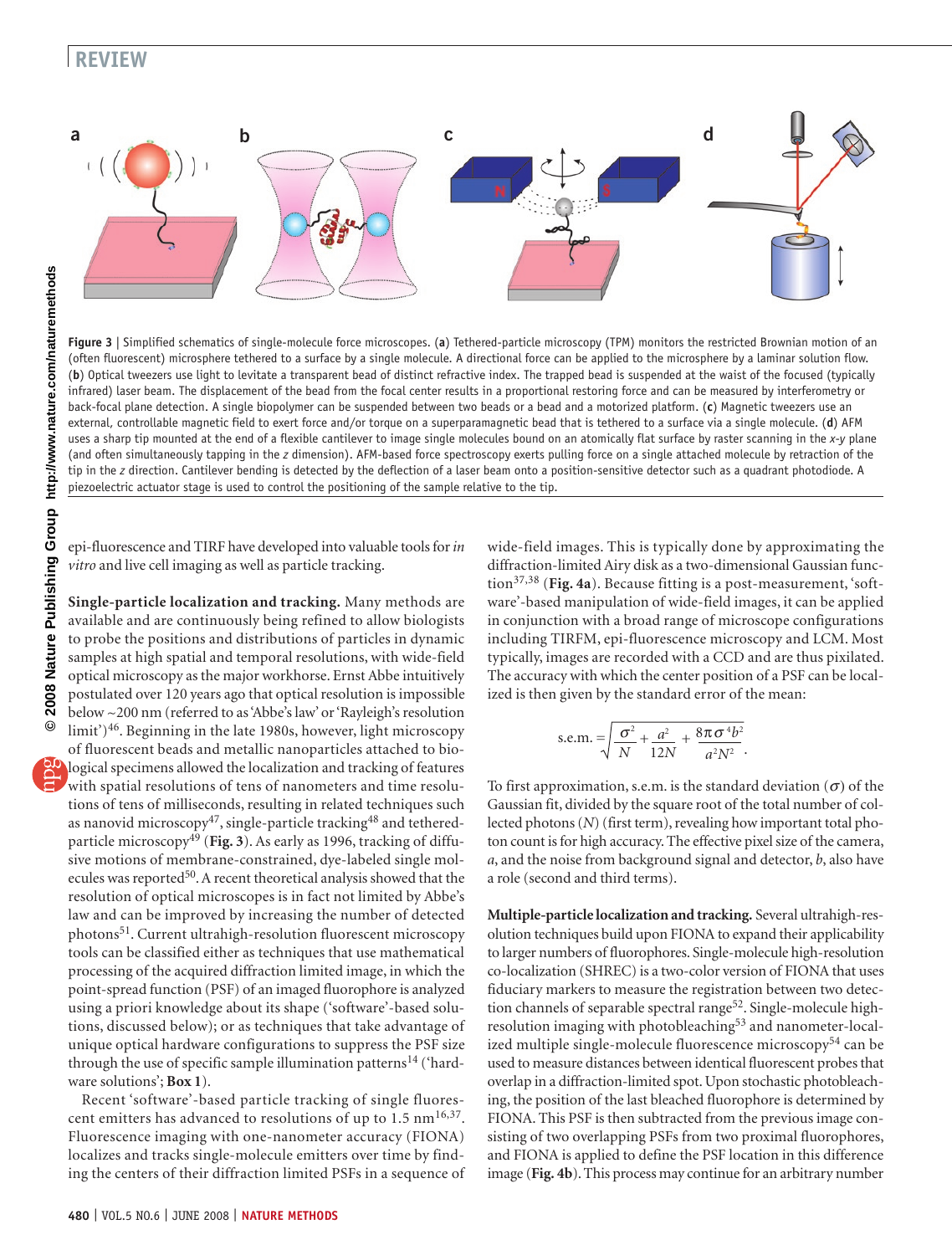**Figure 4** | Ultrahigh-resolution imaging with 'software'-based solutions. (**a**) The pixelized PSF of a single imaged fluorophore can be modeled by a twodimensional Gaussian to determine its position with nanometer accuracy. The three-dimensional peak (left) shows the recorded intensity for each pixel as a colored surface, and the two-dimensional Gaussian intensity fit as a colored mesh. A corresponding contour map is shown (right). (**b**) Two fluorophores with a separation shorter than the diffraction limit can be individually localized by subtracting the PSF of one fluorophore from the initial overlapping image after the other fluorophore is photobleached or has adopted a dark state. (**c**) An aggregate reconstruction of images with many overlapping fluorescence emitters is possible from sub-images produced by either sequentially photoactivating and photobleaching or cyclically photoswitching sparse stochastic subsets of fluorophores.

of fluorophores, with decreasing precision of centroid localization of each additional dye molecule.

STORM<sup>55</sup> uses single photoswitchable fluorescent emitters that are turned on and off by excitation light sources. A stochastically different subset of proximal fluorophores is activated with each imaging cycle, allowing for a higher chance of sufficiently separated PSFs for FIONA-type localization (**Fig. 4c**). Similarly, in PALM<sup>56</sup> and fluorescence PALM (F-PALM)<sup>57</sup> sparse subsets of photoactivatable fluorescent protein molecules within a sample with a high density of such probes are photoactivated and subsequently bleached. FIONA is applied to each image, and the aggregate position information is assembled into an ultrahigh-resolution image with as many as  $10^5$  PSFs/ $\mu$ m<sup>2</sup> and separations of localized molecules resolved to ~10–60 nm. Finally, point accumulation for imaging in nanoscale topography is based on continuous transient (specific or nonspecific) binding of low concentrations of otherwise freely diffusing single fluorophores to an imaged object; once bound and imaged, the fluorophores are bleached to repeat the process<sup>58</sup>. The centroids of the PSFs from these transient fluorescent signals are determined by FIONA and used to assemble a composite image of relatively large objects such as unilamellar vesicles.

#### **METHODS BASED ON MECHANICAL INTERACTION**

The ability to apply force to or measure forces generated by a single biopolymer opens up new avenues for manipulating biomolecules and interrogating cellular processes $12,17,18$ . Three forms of force microscopy are commonly used to study single molecules (Fig. 3)-optical tweezers, magnetic tweezers and atomic force microscopy (AFM)—and are described in detail in the accompanying review by Neuman and Nagy<sup>18</sup>. In addition, we discuss a fourth technique, tethered-particle microscopy (TPM). These forms of microscopy share some common features including that they typically operate chromophore- (label-) free as they extend a long biopolymer between two attachment sites (handles).

#### **Experimental configurations**

Optical tweezers (also known as optical traps) have been developed since the 1970s (ref. 59) and use the radiation pressure exerted by a focused laser beam on an object (usually a transparent spherical bead) of distinct refractive index to levitate it (**Fig. 3b**). The equilibrium position of the bead is close to the center of the laser focus (a slightly downward displacement is due to scattered light). Any displacement from this equilibrium position will produce a restoring force proportional to the displacement (as in a linear spring). In magnetic tweezers, the optically transparent plastic bead is replaced



by a superparamagnetic bead that is controlled by magnetic forces (**Fig. 3c**). Magnetic tweezers are an intrinsic force clamp device because the magnetic field gradient exerts a constant force on the superparamagnetic bead owing to the small size of the bead compared to the magnet. An atomic force microscope uses a sharp tip mounted at the end of a flexible cantilever as a scanning probe or force transducer (acting as a linear spring) and can be operated in either an imaging or force mode. TPM (**Fig. 3a**) can be viewed as a related technique because the restricted Brownian motion of a biopolymer tethered bead is tracked over time by CCD-based video microscopy, and used to calculate spring constants and other mechanical properties of the tethering biopolymer $60$  or to monitor changes in its length upon mechanical extension in a laminar  $flow^{61,62}$ .

**Force generation.** In optical tweezers, an applied force can be generated by either changing the intensity of the laser (the trapped bead experiences a force proportional to the gradient of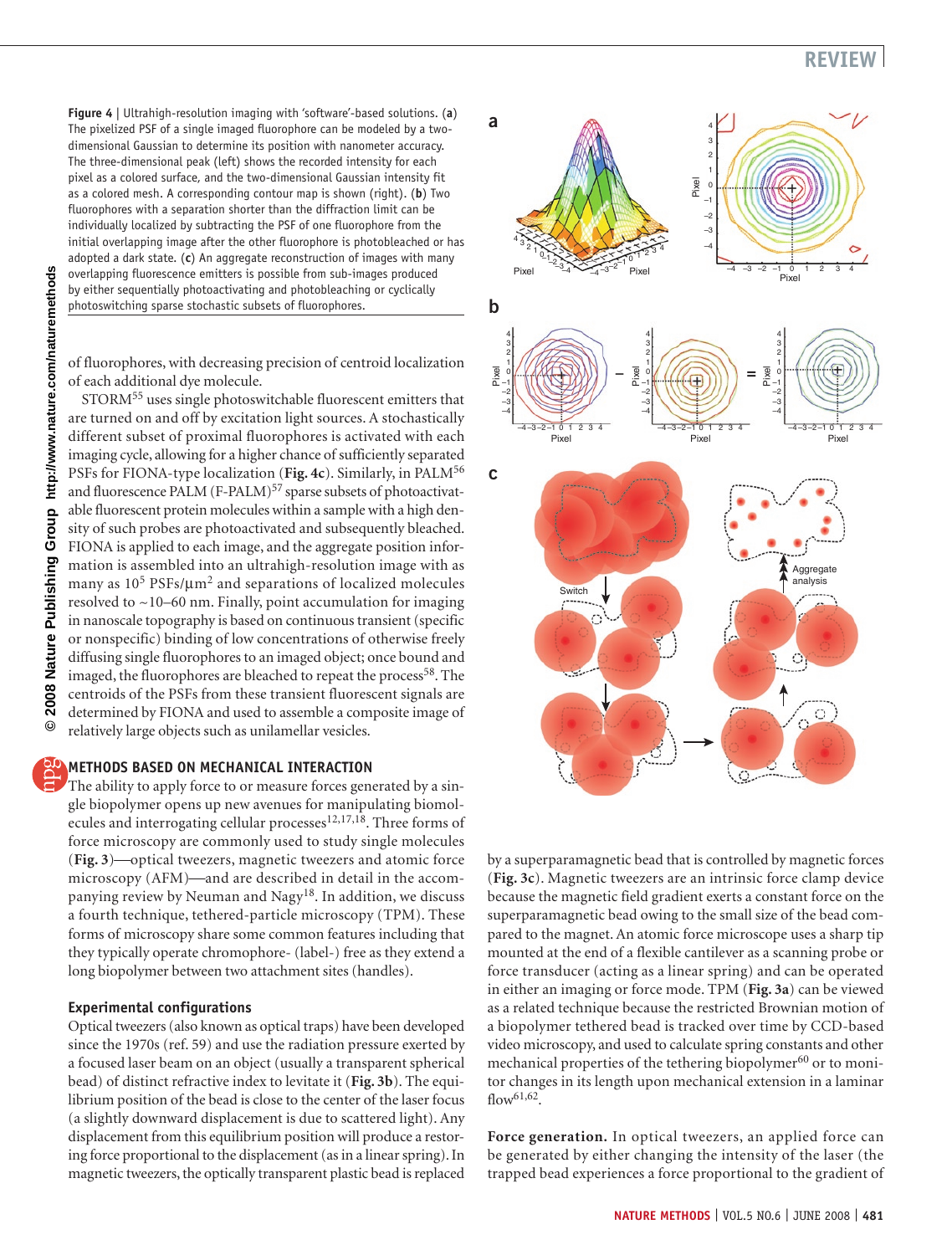the laser intensity used to trap it) or displacing the trapped bead away from the equilibrium position (following Hooke's spring law). Permanent-magnet magnetic tweezers act like a constant force clamp. By contrast, in electromagnet magnetic tweezers the applied force can be varied by changing the current through the electromagnet. A force-mode AFM uses a flexible cantilever as a linear spring while pulling back from the surface to exert forces on a single molecule that is bound to the imaged surface and becomes physi- or chemisorbed to the tip (**Fig. 3d**). Finally, in TPM it is possible to apply defined forces to the tethered biopolymer by introducing laminar flow<sup>63</sup>.

**Single-molecule manipulation.** In a typical optical tweezers experiment a single biopolymer is suspended between two beads or a bead and a flat surface (the latter is typically controlled by a motorized stage), and a force extension curve is measured as the biopolymer ends are pulled apart or, conversely, the biopolymer length changes during a biological process and the bead is displaced from the trap center. In addition to a linear force, magnetic tweezers can be used to apply controlled torsional twist (torque) on a single molecule by simply rotating the magnetic field. Optical tweezers have also been demonstrated to have the ability to apply torque to the sample using nonspherical trapped microparticles and linearly polarized trapping beams64,65, although the implementation is not as straightforward as in magnetic tweezers. In AFM, the bending of the flexible cantilever is readily amplified and detected by deflection of a laser beam onto a quadrant photodiode to generate a forceextension curve.

**The sample.** In force spectroscopy, the biomolecule of interest usually needs to be tethered to a bead or other surface through specific binding or a covalent linkage. Therefore, the surface immobilization strategies used in optical microscopy are equally applicable in force spectroscopy. Surface attachment is simplified by the commercial availability of functionalized polystyrene beads, superparamagnetic beads and AFM tips<sup>12,17,18</sup>. To sufficiently separate its two attachment sites, the target molecules often have to be extended with stiff handles (such as double-stranded DNA). Although nonspecific adsorption to the tip is to be avoided in AFM imaging to ensure minimal disturbance of the sample, it is often desirable and sufficient in AFM force mode as long as the adsorption is strong enough to withstand the applied force. The yield of single biopolymers properly suspended between the two surfaces for force measurements may have to be further increased by careful sorting of the obtained force-extension curves and/or biochemical protocols that minimize incomplete assembly or nonspecific binding.

#### **Implementation and general considerations**

**AFM imaging.** The bending of the flexible cantilever in the AFM imaging mode generates a surface contour map representing the morphology of the molecules. The surface density of single molecules as well as their surface contour map and changes thereof over time are directly available from such AFM images<sup>66</sup>. Consequently, conformational changes resulting from ligand binding or complex formation can be detected<sup>67</sup>. Owing to their often random surface binding, the shape of identical molecules in AFM images may vary notably from one another as well as from their solution structure so that proper controls and a shape classification scheme may be necessary. If desired, additional single-molecule properties can be measured or manipulated using related techniques such as scanning electrochemical microscopy<sup>68</sup> and scanning tunneling microscopy<sup>69</sup>.

**Force measurement.** Optical tweezers are arguably the most sensitive single-molecule tool for linear force and motion measurements. They can exert forces of 0.1–300 pN with high time resolution (down to 100 µs). Dual-trap dumbbell optical tweezers have the lowest mechanical noise that can be reduced by passing the trapping laser beam through a gas of low refraction index such as helium. Ångstrom-level displacements can thus be measured in real time over long timescales from minutes to hours and at time resolutions as high as milliseconds<sup>12,70</sup>. Magnetic tweezers are most suitable for measuring slow molecular processes that require both force and torque<sup>12,71</sup>. Magnetic tweezers do not suffer from the sample heating and photodamage observed with optical tweezers, but they have limited spatial resolution (as low as only 10 nm compared to 0.1 nm with optical tweezers) and do not allow full three-dimensional manipulation. The applied linear forces can be 0.05–20 pN, with a torque of up to  $\sim$  1,000 pN/nm, depending on the properties and dimensions of the paramagnetic bead attached to the biopolymer<sup>12</sup>. The measurement of rotations and torque generation in biology with magnetic tweezers can be impeded by the rather large torque exerted by this method. AFM in the force spectroscopy mode can affect large forces, in the range of 10–10,000 pN, combined with large biopolymer extensions of  $1-10,000$  nm<sup>12</sup>. This wide range of forces makes AFM suitable for probing ligand-receptor interactions as well as covalent bond strengths<sup>72</sup>. However, the high stiffness of the cantilever  $(10-10^5 \text{ pN/nm})$  results in a lower bound on the applied force and a force resolution limit of ~10 pN.

#### **CHOOSING THE RIGHT TOOL**

How does one choose a suitable technique from the bulging singlemolecule toolbox? Given the substantial effort that goes into developing an assay to answer the biological question(s) at hand, careful consideration needs to be given to the possible choices and their individual scope and limitations. We present a flowchart to aid in making an initial choice **(Fig. 5**). Additional refinement requires a consideration of scope and limitations in the context of the desired observable(s) as well as examples of successful applications.

#### **Measuring target molecule count (concentration)**

**Scope and limitations.** Single-molecule assays can detect minute sample amounts and typically work at low (nanomolar and below) target concentrations, a feature that becomes critical when it is challenging or impractical to produce the larger quantities needed for ensemble experiments. The ability to precisely count the number of molecules present is one of the most immediate benefits of all singlemolecule tools except for those focusing on mechanical properties.

The advantage of imaging and counting single molecules by AFM is that it is a label-free method because imaging is based on the physical interaction of a scanning stethoscopic tip with the sample. However, the target molecules need to be bound to a flat mica or glass surface, and it may be necessary to increase their molecular weight by attachment to a larger feature or handle, if they are otherwise too small (less than  $\sim$  14 kDa) to be visualized<sup>73</sup>. In addition to the surface density of molecules, basic information on their shape at nanometer resolution is readily obtained from an AFM image<sup>66</sup>, although there is a substantial risk that the AFM tip mechanically perturbs the sample.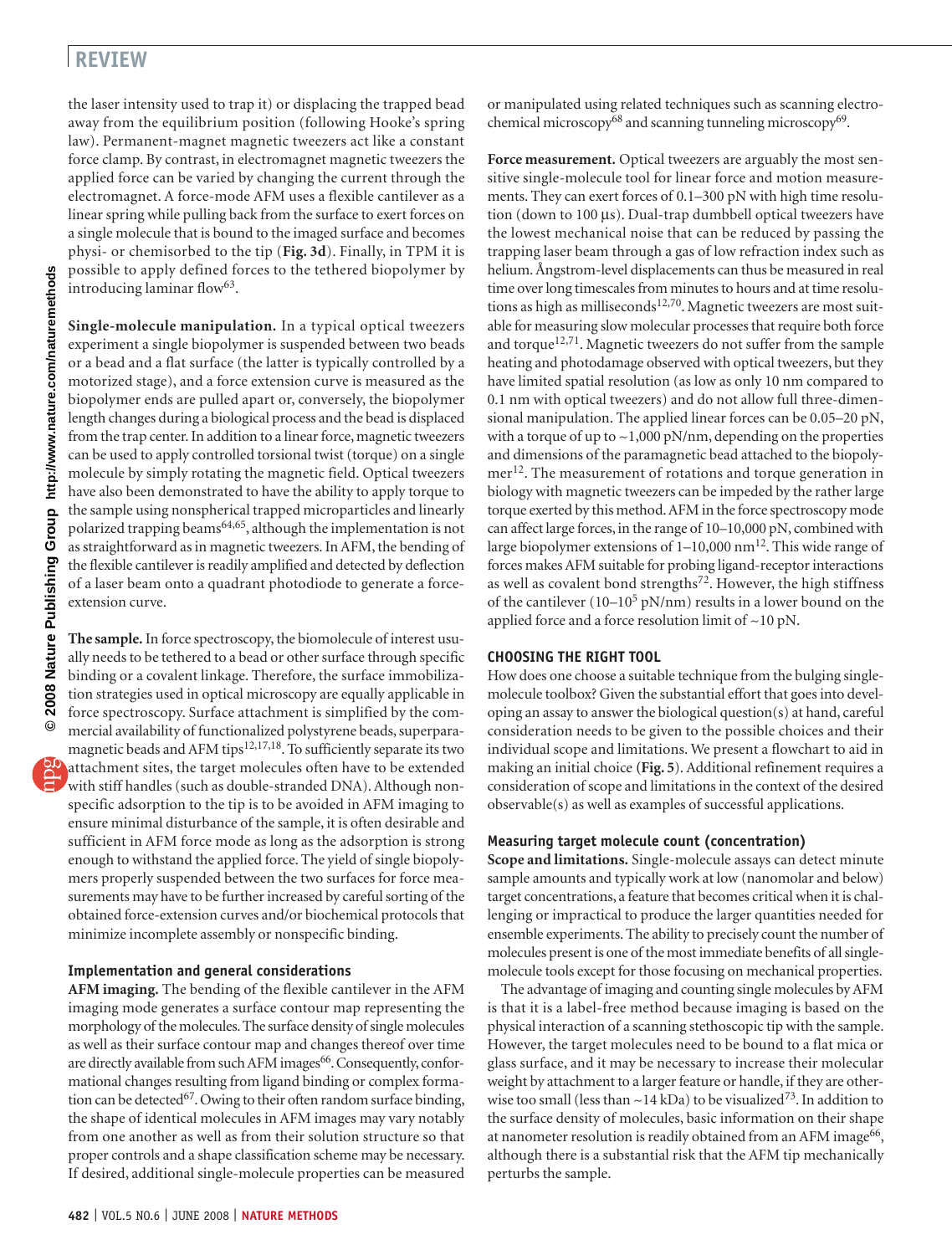If at least one suitable intrinsic or extrinsic fluorophore is available, single-molecule fluorescence tools allow one to detect the number of target molecules both *in vitro* and in living cells. Recent reviews have dealt with strategies for extrinsic fluorescent probe attachment<sup>74,75</sup>. Once that is accomplished, the most straightforward approach to detecting a target molecule is to let it diffuse through a confocal laser excitation volume and detect the resulting photon burst. The concentration of the target and its diffusion coefficient, and thus size, can be measured—provided that the focal volume is calibrated—by single-burst, photon-counting histogram or by autocorrelation analysis in FCS<sup>16,44,76,77</sup>. Surface-constrained fluorophore-labeled molecules-for which constraints may be imposed through direct surface attachment or containment within a living cell (membrane)—can be counted in images obtained by LCM, epi-fluorescence microscopy, HILO microscopy, TIRFM and NSOM. Epi-fluorescence and HILO microscopies illuminate target molecules throughout an imaged cell, but TIRFM can only be used to image close to the cell surface. Epifluoresence microscopy can lead to limited detection sensitivity resulting from background signal from out-of-focus planes. In TIRFM, this limitation is overcome by only illuminating molecules within the evanescent field. In all cases where fluorophores are used care has to be taken not to underestimate the number of molecules present owing to photobleaching or transitioning into temporary dark states (blinking), or to overestimate the number because of the presence of unbound probe. Using statis-

tical models to account for such artifacts, components in aggregates or subunits in complexes can be counted as the number of photobleaching steps to zero signal78,79. Overcoming such limitations, a recently described scheme for *in vitro* label-free opti-



**Figure 5** | Flowchart to select a suitable single-molecule technique to study a given biological problem.

cal detection of single molecules uses a sophisticated surface-functionalized whispering-gallery silica microcavity to capture target molecules, resulting in a resonant wavelength shift<sup>80</sup>. Microfluidic sample handling and particle trapping methods have the potential to be used to count small numbers of molecules in large volumes81. Although future developments are likely to provide more label-free tools for the detection of single molecules, fluorescence offers observables outlined in the following that are less likely to be replaced anytime soon.

#### **Measuring intramolecular distances**

**Scope and limitations in biopolymer folding and conformational dynamics.** The determination of intramolecular distances using FRET between a donor-acceptor fluorophore pair has found

widespread applications in structural biology to characterize the multidimensional conformational landscapes and dynamics of biopolymers<sup>12,13,16,82</sup>. As a through-space interaction between two dipoles (the transition dipole moments of the two fluorophores), the efficiency of energy transfer falls off with a  $1/(1 + (R/R_0)^6)$  dependence on the inter-dye distance *R*. The characteristic Förster distance  $R_0$  ranges between 30 and 80 Å for most fluorophore pairs, making FRET a suitable biomolecular ruler at the low-nanometer scale<sup>23</sup>. As discussed in the accompanying review by Ha and colleagues<sup>19</sup>, the single-molecule version of FRET can be used to quantitatively dissect the temporal sequence of events in folding transitions, including the adoption of rare and transient intermediates that may exist under either equilibrium or non-equilibrium conditions, which is rarely possible with ensemble-averaging techniques.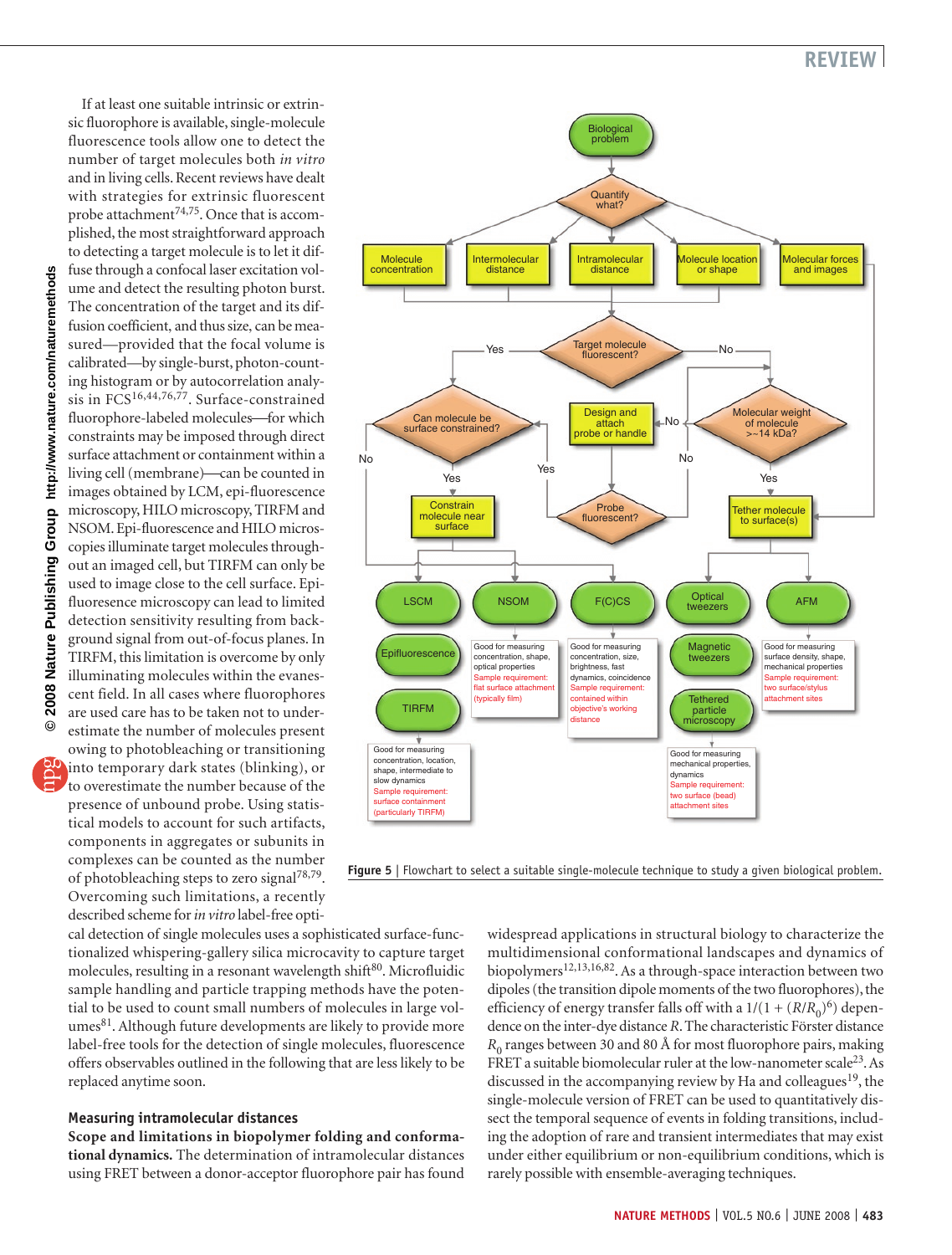Single-molecule FRET measurements are performed on sitespecifically doubly labeled proteins or nucleic acids that either are freely diffusing or are immobilized on carefully passivated glass or quartz surfaces. Absolute distances are difficult to calibrate<sup>83</sup>, so that typically relative distance changes or differences are measured with a resolution of down to a few Ångstroms<sup>19</sup>. Notably, opposite changes in donor and/or acceptor signal resolve biopolymer dynamics to an extent that is influenced by the finite averaging window of the time gated observation<sup>84</sup>. A fast detector such as an APD in the single-point measurements of LCM or FCS is therefore optimal for observing conformational changes at the sub-millisecond and possibly nanosecond timescale, whereas a slower area detector such as a CCD camera can be used to observe more molecules in parallel and rapidly build reliable single-molecule statistics at millisecond time resolution. Processes slower than the detector resolution give rise to separate FRET histogram distributions, whereas faster processes lead to FRET signal averaging into a single distribution.

Fluorescence microscopy using single-pair FRET on surfaceconstrained or -trapped target molecules allows for the observation of structural dynamics over long periods of time. Time-lapse experiments with intermittent excitation can, in principle, preserve fluorophores over many hours before they photobleach. Control experiments need to be performed to ensure that the double labeling and immobilization of the target molecule has negligible effect on its biological properties. Although FRET is sensitive over a distance range of  $\sim$ 2–8 nm, photoinduced electron transfer (PET) reactions between an excited fluorophore and a redox-matched electron donor or acceptor can probe distances on the scale of a few Ångstroms. This was demonstrated in the reversible electron transfer between flavin and a tyrosine residue in the catalytic core of a single flavin enzyme molecule, where a 1 Å distance change manifests in a several-fold change in flavin fluorescence lifetime and intensity<sup>85</sup>. Several non-electron or non-energy transfer techniques have recently been used to study processes with slightly longer length scales (10–100 nm) that are not yet the domain of electron microscopy, among them the optical super-resolution techniques (**Box 1**) as well as the plasmon coupling of pairs of gold nanoparticles<sup>86</sup>. Besides detecting internal motions, single-molecule FRET is also sensitive to changes in the rotational conformation as demonstrated by experiments on the ATP-dependent dynamics of  $F_1$ -ATPase<sup>87</sup>.

**Scope and limitations in enzymology.** An enzyme's turnover rate often depends on conformational fluctuations. Conversely, conformational changes often accompany and facilitate enzymatic turnover. In these cases, single-molecule tools allow one to quantitatively dissect an enzymatic mechanism by monitoring the dwell times of diverse conformational states as defined by their FRET levels and/or dwell time constants<sup>13,88</sup>.

Single-molecule enzymology where the enzyme is surfaceimmobilized and the substrate is diffusing, or vice versa, may be carried out using LCM, epi-fluorescence microscopy or TIRFM. The temporal resolution of LCM is bound in the lower limit by the time needed to detect a single photon and in the higher limit by the diffusion time of the sample molecule in the detection region, which can be expanded by (partial) sample immobilization. Epi-fluorescence microscopy or TIRFM can provide higher throughput as a result of observing a large number of molecules simultaneously.

Among successful examples for single-molecule enzymology are the experiments carried out on the small hairpin ribozyme, one of the simplest catalytic RNAs, to determine the multistep enzymatic reaction pathway<sup>13</sup>. Single-molecule probing in combination with mechanistic modeling<sup>89</sup>, direct measurement of the dwell times associated with catalytic events<sup>90</sup> and kinetic fingerprinting by  $FRET<sup>91</sup>$  have all been used to uncover the constituent elementary steps in the catalytic reaction. The challenges associated with these approaches naturally increase with the complexity of the enzymatic mechanism<sup>13</sup>.

Doubly labeling proteins site-specifically for single-molecule FRET is often difficult because of the limited number of labeling chemistries; complementary genetically encoded fluorophores of satisfactory photophysical properties for single-molecule detection are only slowly emerging<sup>74,75</sup>. The problem is simplified for nucleic acid–binding motor proteins if the nucleic acid can be labeled, as has been the case, for example, in studies that dissected the mechanism of an RNA polymerase and a DNA helicase by confocal<sup>92</sup> and TIR fluorescence microscopy<sup>93</sup>, respectively. Most naturally occurring intrinsic fluorophores do not have sufficient quantum efficiency and/or photostability for current single-molecule detection tools. An exception is the enzyme cofactor flavin adenine dinucleotide (FAD) that has allowed Xie and coworkers to observe the conformational dynamics of single cholesterol oxidase molecules by monitoring the emission from the enzyme's fluorescent active site FAD<sup>94</sup>. In a separate approach, a fluorogenic or fluorescent substrate may be used such that enzymatic action changes or localizes the fluorescence to a detectable extent<sup>29,95–97</sup>. If multiple turnover is involved in the latter approach, successive products may have to be photobleached<sup>96</sup> or otherwise kept from saturating the detector<sup>29</sup>. Single-molecule enzymology without the need for fluorophores but instead using force spectroscopy can be pursued if the substrate is a biopolymer such as a long DNA molecule whose length or helical twist is affected by the enzymatic reaction<sup>12,98</sup>.

**Scope and limitations resulting from heterogeneity.** Since their introduction94,99,100, single-molecule tools have often revealed heterogeneous behavior within a population of molecules, termed dynamic or static disorder (or memory), depending on the exchange rate between behaviors. A single enzyme molecule, for example, often exhibits large fluctuations of its folding and/or turnover rate constant at a broad range of time scales (from milliseconds to many hours<sup>88,96,101</sup>). Such heterogeneity, which may or may not have biological relevance, is best delineated using single-molecule techniques, but makes the acquisition and sorting of large datasets a necessity to ensure statistical significance of the conclusions. One approach to increase the data richness of a single-molecule FRET experiment is to use three-color alternating-laser excitation, which allows for the simultaneous determination of three intramolecular distances<sup>102</sup>.

#### **Measuring intermolecular distances**

**Scope and limitations.** Self-assembly of macromolecular complexes is a process of fundamental importance in biology as well as much of modern nanotechnology. Most single-molecule tools that are suitable to measure intramolecular distances can also be applied to obtain intermolecular distances within complexes.

Successful applications of single-molecule tools to complex assemblies include studies of the signaling pathway involving the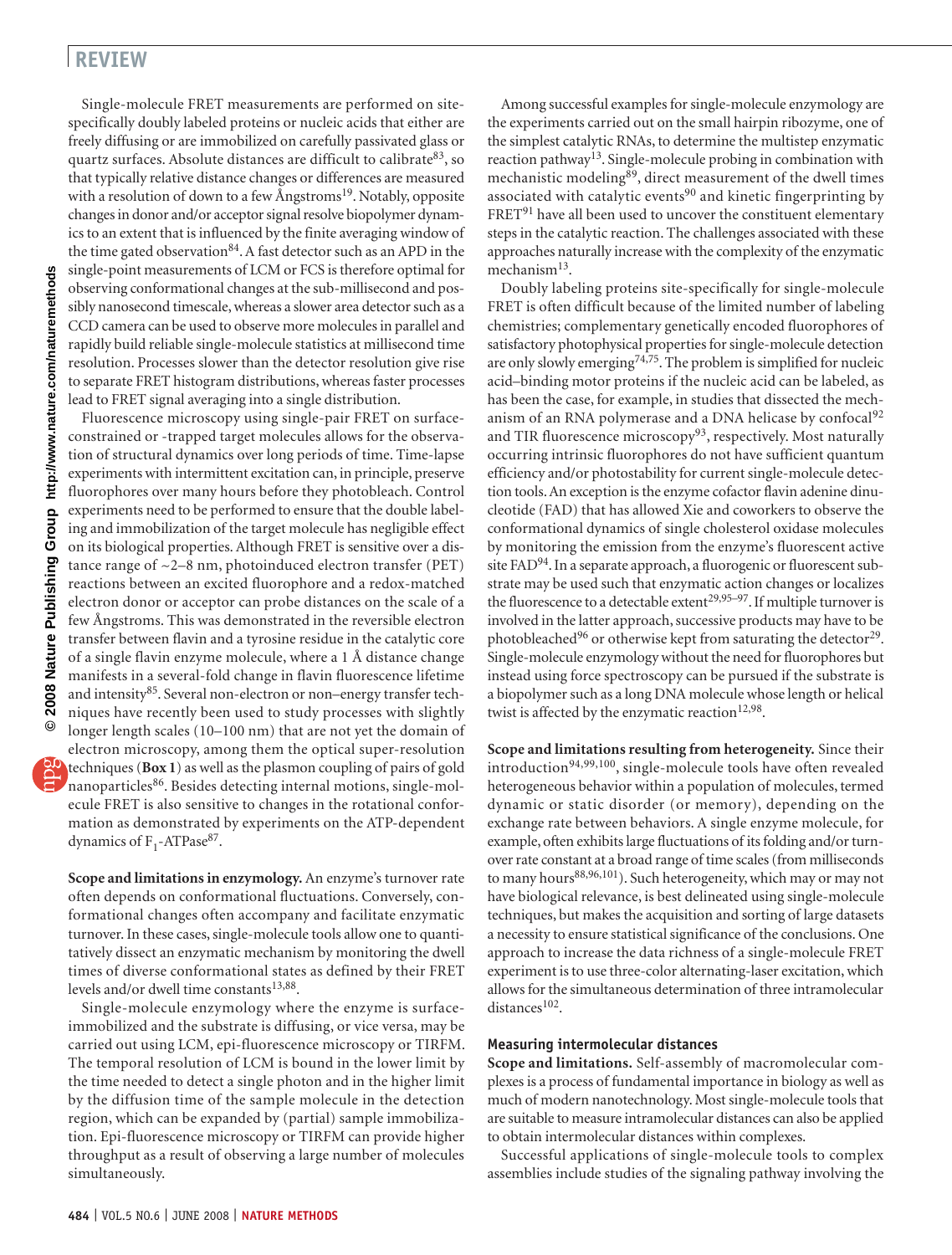calcium-binding protein calmodulin (CaM) by single-molecule FRET and fluorescence polarization using confocal microscopy<sup>103</sup>. Moreover, the assembly of fluorophore-labeled tRNAs on immobilized ribosomes has been studied using FRET-based TIRFM<sup>95</sup>. In these cases, double-labeling for FRET is facilitated because the interaction partners only need to be site-specifically labeled with one fluorophore each. Directed self-assembly, such as the hybridization of a complementary strand to an RNA molecule, can also be exploited using the site-specific attachment of fluorophores in cases where the assembly itself is not of interest<sup>104,105</sup>. A careful choice of the labeling pattern usually depends on the system of interest. For example, attaching the donor to a DNA-binding protein in solution and the acceptor to its surface-immobilized DNA partner facilitates TIRFM detection of their interaction as a transition from negligible fluorescence signal to high FRET.

A 'holy grail' in biology is the quantification of molecular interactions in living cells, ideally at the single-molecule level, a challenge that only recently has started to be met. Dual-color FCCS can be used to detect two spectrally distinguishable, (ideally) noninteracting fluorophores within living cells in separate channels and cross-correlates their signals in real-time. FCCS therefore has been used to detect, for example, intracellular protein-protein and DNA-protein interactions without the need to measure actual dis $tances<sup>44,106</sup>$ . TIRFM<sup>107</sup> and spinning-disc confocal imaging<sup>43</sup> have been used to detect the association of membrane bound proteins in live and fixed cells, respectively, by single-molecule FRET. However, fluorophore labeling and rapid cellular diffusion are still the limiting factors for single-molecule studies of interaction partners in living cells<sup>43</sup>. A recent approach has taken advantage of the slowed diffusion of a fluorescent protein–labeled transcription factor when bound to its (large) DNA target, as wide-field imaging with a long CCD integration time leads to localization enhancement of bound transcription factor and severe blurring of unbound transcription factor<sup>108</sup>. Conversely, stroboscopic imaging can be used to virtually suppress diffusion of intracellular single molecules<sup>109</sup>. Recently ultrahigh-resolution imaging techniques have provided independent access to the relative positioning, and thus information on the association, of interacting biopolymers.

#### **Ultrahigh-resolution molecule localization**

**Scope and limitation in biological imaging.** An ultimate goal in the biosciences is arguably to detect the dynamic positioning (and functional state) of each single molecule in a biological specimen<sup>15</sup>. Single-molecule imaging techniques such as FIONA are now capable of tracking biopolymers labeled with single organic dye fluorophores *in vitro* at low-nanometer precision and 1–500 ms time resolution<sup>14,38</sup>. In living cells the resolution may be slightly lower, but single-molecule imaging holds the promise to reveal biological processes *in situ* and in real-time to reach a true systems-level understanding.

Single-molecule imaging resolution improves with the photon count, which can be enhanced by using longer detector integration times or brighter emitters such as quantum dots or nanoparticle scatterers. Quantum dots, for example, can be tracked in the submillisecond time range, even *in vivo*, but are often plagued by low labeling efficiency, large size and non-uniform shape, non-uniform excitation and emission characteristics, and blinking<sup>38,39</sup>. Using twocolor FIONA,or SHREC, a better than 10-nm distance between static fluorophores was determined<sup>52</sup>, and a real-time analysis of the tensof-nanometer steps of motor proteins on an immobilized substrate followed38,39. SHREC uses the same setup as single-molecule FRET and hence can be applied in conjunction. Using single-molecule high-resolution imaging with photobleaching or nanometer-localized multiple single-molecule fluorescence microscopy analysis of sequential photobleaching events on static samples (**Table 1**), 10 nm distances between multiple identical fluorophores attached to a single target molecule (or complex) can be measured  $38,39$ . These techniques allow for the localization of overlapping PSFs with similar spectral emission (that is, from identical fluorophores), but become more difficult and noisy with increasing photobleaching steps. As the analysis starts from the last photobleaching event, complete bleaching is necessary for the analysis, limiting the analysis to non-moving targets. Excitation intensities for any of these methods can be as low as a few  $W/cm^2$ , reducing photodamage in living cell samples. An application of these high-resolution imaging tools to nanotechnology has also been suggested $110$ .

Stochastic imaging techniques are rapidly evolving. STORM gives very high resolution images (20–30 nm in the lateral and 50–60 nm in the axial dimension<sup>111</sup>) as a result of the capacity to collect a large number of photons from each molecule, but is currently limited to the analysis of fixed samples because a reducing agent is required. By comparison, PALM and F-PALM are well-suited to studying living samples because they rely on fluorescent proteins, but presently available fixation methods may make them less suitable for analysis of fixed samples because of possible perturbation of fluorescence activity. Conventional PALM permanently bleaches each molecule after imaging, so each molecule is only counted once, whereas STORM, F-PALM and PALM with independently running acquisition (PALMIRA)<sup>112</sup> work by repeated activation and inactivation of probe subsets that may overlap with one another (**Fig. 4c**). PALMIRA thereby achieves ~100-fold faster collection times compared to PALM and, in combination with its single excitation laser requirement for activation and readout of the probes, results in lower background noise without the need for using TIRF imaging and preparing thin samples<sup>112</sup>. Two-color PALMIRA has successfully been used to image an intracellular microtubule network of whole fixed cells at image acquisition times of 40–60 s and position precisions of 10–15 nm, showing that two-color imaging and protein colocalization in cells is possible with precision on the macromolecular scale<sup>113</sup>. The stochastic imaging technique combining single-particle tracking and PALM has been used to image membrane proteins at 20 frames/s in living cells, to map single-molecule diffusion of up to thousands of molecules in the plasma membrane and to create a spatially resolved map of single-molecule diffusion coefficients<sup>114</sup>.

An orthogonal approach to reaching ultrahigh resolution (often collectively referred to as super-resolution techniques) is to shape the PSF through the nonlinear effect that space-selective saturation has on emitter molecules surrounding the center of the excited  $region<sup>14,115</sup>$ . It is expected that in the future the resulting 'hardware'-based ultrahigh-resolution techniques, generalized as reversible saturable optical fluorescence transitions (RESOLFT; **Table 1** and **Box 1**), will be applied to a greater extent to single molecules. RESOLFT techniques such as STED (**Table 1** and **Box 1**) can be used to image dynamical processes with ~20 nm resolution, even at two colors<sup>116,117</sup>. The combination of STED with 4Pi microscopy (**Table 1** and **Box 1**) is expected to further improve resolution in the axial dimension, and parallelization with multiple foci will allow larger areas to be examined faster<sup>115</sup>. Suitable combinations of both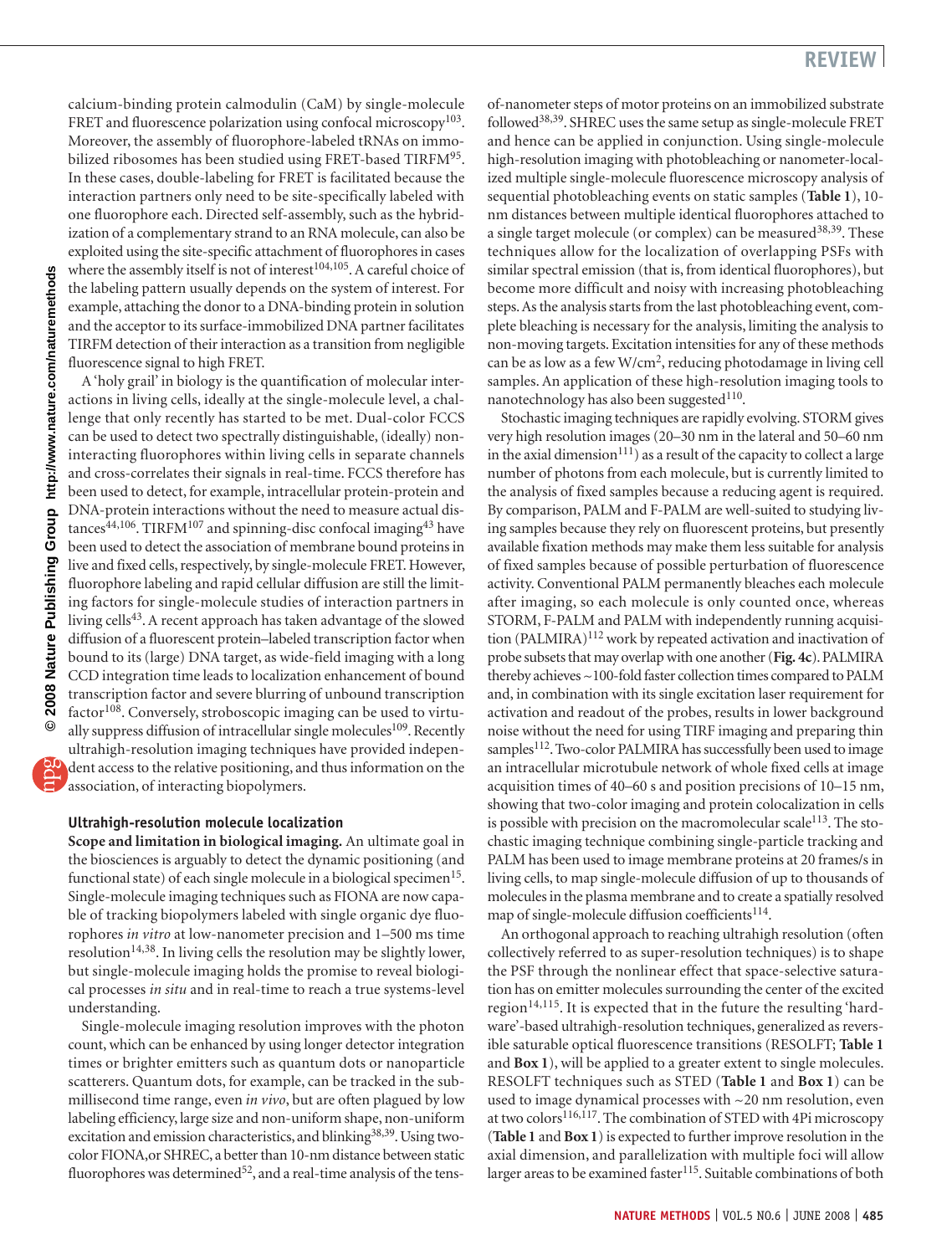'hardware'- and 'software'-based techniques may be envisioned to ultimately yield real-time measurements of the dynamic locations and nanoscale distances of large ensembles of single molecules, with broad applications in complex mixtures including living cells.

#### **(Un)folding of target biopolymers**

**Scope and limitations.** Single-molecule force manipulation and measurement techniques have been recognized as uniquely effective tools for characterizing the forces and motions that biopolymers can affect or withstand<sup>12,18</sup>. The reconstruction of folding free energy landscapes of biopolymers is one focus of single-molecule force spectroscopy<sup>12,18</sup>. Inter- and intramolecular interactions such as the unfolding of proteins and nucleic acids, the dissociation of molecular complexes and even the breaking of single chemical bonds can be induced and characterized through external mechanical force. The application of force along a specific (un)folding direction enforces a defined reaction pathway and can be related to the reversible work done (the free energy change), even under partially irreversible conditions, by repeatedly performing both folding and unfolding reactions and applying the Crooks fluctuation theorem to the observed work distributions<sup>118</sup>.

For such applications, available tools include optical tweezers, magnetic tweezers, AFM and flow-extension TPM (**Fig. 3** and **Table 1**), which can be used to measure conformational changes on length scales both larger and smaller than FRET. In addition, they can be applied when labeling with fluorophores is challenging or not feasible. Force is transduced through a biopolymer-tethered dielectric or magnetic bead in the case of optical tweezers, magnetic tweezers and TPM or through the AFM tip. Tight specific attachment of the biopolymer to its force transducer and suppression of nonspecific binding are important requirements for force spectroscopy.

AFM is often used to unfold proteins with tandem repeats, which can either be naturally occurring (as in the case of the muscle protein titin) or artificially introduced, leading to a characteristic zig-zag pattern that effectively multiplexes the observation and facilitates identification of properly attached biopolymer chains<sup>119</sup>. In addition, by chemical modification of the AFM tip, various specific and nonspecific biological interactions can be directly probed<sup>72</sup>.

#### **Measuring mechanochemical force generation**

**Scope of optical and magnetic tweezers.** Force generation by coupling movement with NTP hydrolysis is essential in several biological processes, including the transport of cellular cargo via molecular motors and the enzymatic action of polymerases and helicases. The detailed characterization of kinesins<sup>120,121</sup> and myosins<sup>122</sup> by optical tweezers–based force spectroscopy to determine step size, stall force and processivity highlight the breadth of information that can be obtained using single-molecule tools.

Because long DNA can be readily attached to beads, force spectroscopy has also been used to study mechanochemical processes involving nucleic acid–binding proteins. For example, optical tweezers assays have been used to identify the bacteriophage Φ29 portal motor as one of the strongest biological motors with a stall force of nearly 60 pN during packaging of viral DNA into the capsid<sup>123</sup>. A particularly challenging biological question that optical tweezers probing has been able to address is that of the mechanism

### **BOX 2 NEW DEVELOPMENTS INVOLVING SINGLE-MOLECULE FORCE MICROSCOPY**

Multidimensional reaction landscapes underlie most biological processes, making it unlikely that a one-dimensional reaction coordinate can fully delineate them. Manipulating multiple interacting molecules in parallel and monitoring multiple observables in one molecule are among the emerging concepts involving force-based single-molecule techniques.

A quad-trap instrument can be generated by first splitting a laser beam into two orthogonally polarized beams, one of which is used to form a continuous trap while the other beam is time-shared over three trap positions using acousto-optic deflectors. The continuous trap is monitored by back-focalplane interferometry, whereas the other three are used to manipulate trapped biopolymers such as two entangled DNA molecules<sup>129</sup>. Alternatively, holographic images can be used to generate up to 200 optical traps that can be positioned in three dimensions<sup>130</sup>.

Many molecular machines in cells not only generate linear but also rotational force. Measuring torque using optical tweezers can be achieved by using magneto-optical tweezers<sup>138</sup> or by introducing a small 'rotor' bead to the biomolecule<sup>17</sup>. An asymmetric shape or birefringent properties of the trapped particle induce torque upon changing the angular momentum of the trapping light<sup>64</sup>. Hybrid methods can allow the simultaneous measurements of force and torque or force and displacement along multiple  $axes<sup>17</sup>$ .

Combinations of force with optical single-molecule detection techniques have been realized in several ways. One example is

the merger of atomic force microscopy (AFM) with fluorescence single-molecule microscopy. For combining AFM imaging with confocal microscopy, an infrared light source (850 nm) can be used to detect the position of the cantilever, which minimizes interference with optical detection. A tip-assisted optics system with two scanners facilitates the positioning of the tip within the optical focus<sup>139</sup>. With an AFM-total internal reflection fluorescence microscopy (TIRFM) combination, it is possible to mechanically manipulate a single molecule while monitoring its fluorescence<sup>140</sup>.

Hybrids of optical tweezers and single-molecule fluorescence microscopy have recently started to emerge. The intense near-infrared trapping beam of optical tweezers poses as challenges that the much weaker fluorescence emission is overpowered and multiphoton photodamage occurs. To mitigate the problem, three basic solutions have been demonstrated. First, the simultaneous monitoring of mechanical and ligand-binding events in a single myosin molecule has been achieved by physically separating the locations of two trap beams and the TIRFM-generated evanescent field<sup>125</sup>. Second, the unzipping of single 15-basepair DNA molecules has been induced using optical tweezers and simultaneously has been observed using TIRFM by careful selection of fluorophores and optical filters<sup>126</sup>. Perhaps the most elegant approach is to interlace in time the optical tweezers and TIRFM laser beams to prevent the simultaneous exposure of fluorophores to both lasers<sup>127</sup>.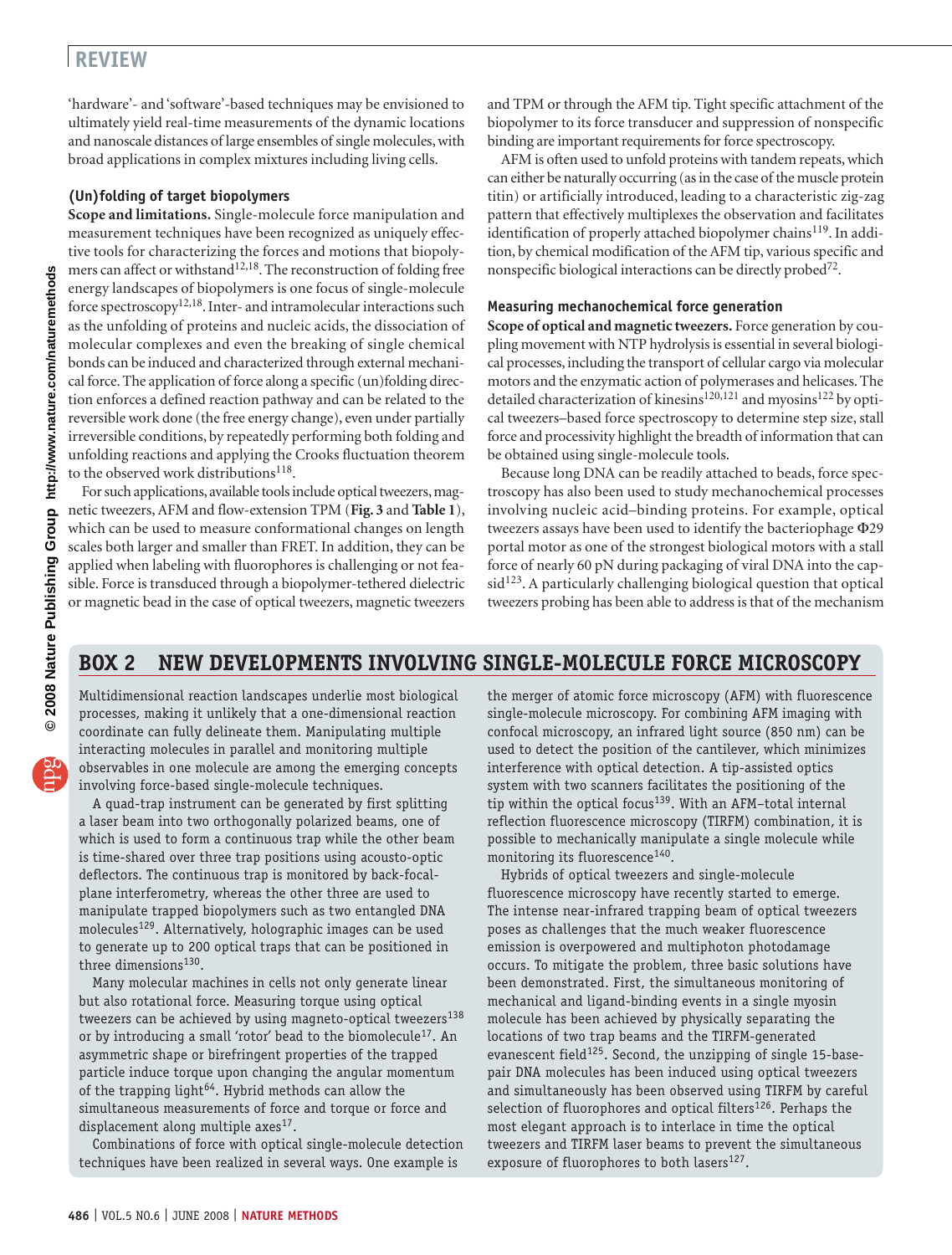by which enzymes such as RNA polymerase couple their chemical and mechanical cycles<sup>12,70</sup>. Furthermore, the incorporation of rotational control into optical or magnetic tweezers has begun to address the question of how biomolecular motors including  $F_1F_0$ ATP synthase, topoisomerases and polymerases generate torque $^{17}$ .

**Scope and limitations of TPM.** Prominent applications of TPM have arisen from the single-molecule observation of motor enzymes that shorten or lengthen a tether over time<sup>61,62</sup>. In a variation of TPM, rotational motions can be visualized through attachment of a bead<sup>124</sup> or actin filament<sup>87</sup>, although it is difficult to calibrate the drag forces exerted by the latter. TPM is a rather passive technique as it relies on the Brownian motion of a microscopic bead at the end of an invisible single-molecule tether. Artifacts from the presence of multiple tethers can be minimized by using sufficiently small biopolymer:bead ratios and by sorting out beads with asymmetric radial position distributions. Additional challenges arise from spurious tethering and can only be avoided by careful controls and systematic comparisons of samples $60$ .

### **FUTURE TOOLS**

The technical advances in single-molecule tools over the past two decades have been staggering. Consequently, whole new fields of biological inquiry have opened up, bringing to life Feynman's vision from half a century  $ago<sup>1</sup>$ . One remaining limitation of single-molecule tools is the fact that they typically access only a limited number of observables at a time, making an understanding of complex biological processes tedious because many assays have to be developed. The future of single-molecule microscopy will thus increasingly see applications that combine tools, for example, to measure and exert mechanical forces while monitoring in real-time the structural response by single-molecule fluorescence<sup>12,17</sup> (Box 2). Such combinations will be synergistic because optical tweezers, for example, do not reveal precisely where in a macromolecular complex a force is exerted, and single-molecule fluorescence is a passive technique as it cannot favor and probe a specific reaction coordinate. Pioneering efforts that exploit such synergisms to correlate mechanical force with molecular (re)action are still sparse<sup>125–128</sup> and may need commercialization of instrumentation to reach mainstream biology.

Another route to increased information content and experimental control in single-molecule experiments can be expected from further improvements of individual single-molecule tools. For example, optical tweezers can be multiplexed by controlling arrays of beads through splitting the trapping beam<sup>129</sup> or through computer-generating holograms with arbitrary three-dimensional light patterns130 (**Box 2**). Similarly, single-molecule fluorescence imaging can be multiplexed by the use of improved, narrow-emission fluorophores combined with high-content screening approaches as currently used at the ensemble level in drug discovery. Such approaches may eventually enable 'single-molecule systems biology'. The future of the biosciences is thus illuminated by single-molecule microscopy, a field that is ready for more widespread use.

#### **ACKNOWLEDGMENTS**

This work was supported in part by US National Institutes of Health grants GM062357, GM081025 and GM037006, and US National Science Foundation Chemical Bonding Center award 0533019.

**Published online at <http://www.nature.com/naturemethods/> Reprints and permissions information is available online at <http://npg.nature.com/reprintsandpermissions>/**

- 1. Feynman, R.P. in *Miniaturization* (ed., Gilbert, H. D.) 282–296 (Reinhold Publishing Corporation, New York, 1961). **Feynman's now-famous deliberations on the "plenty of room at the bottom" inspired several generations of scientists to seek to fill this room with nanometer-scale materials and techniques to study them.**
- 2. Binning, G., Rohrer, H., Gerber, C. & Weibel, E. Surface studies by scanning tunneling microscopy. *Phys. Rev. Lett*. **49**, 57–61 (1982).
- 3. Binning, G., Quate, C.F. & Gerber, C. Atomic force microscope. *Phys. Rev. Lett.*  **56**, 930–933 (1986). **A demonstration of the concept of atomic force microscopy by the combination of a scanning tunneling microscope and a stylus profilometer that is able to investigate surfaces of insulators on an atomic scale.**
- 4. Pohl, D.W., Denk, W. & Lanz, M. Optical stethoscopy: image recording with resolution lambda/20. *Appl. Phys. Lett*. **44**, 651–653 (1984).
- 5. Moerner, W.E. & Kador, L. Optical-detection and spectroscopy of single molecules in a solid. *Phys. Rev. Lett.* **62**, 2535–2538 (1989). **Optical absorption spectrum from a single molecule of pentacene in a** *p***-terphenyl crystal at the temperature of liquid helium.**
- 6. Orrit, M. & Bernard, J. Single pentacene molecules detected by fluorescence excitation in a para-terphenyl crystal. *Phys. Rev. Lett.* **65**, 2716–2719 (1990).
- **Fluorescence detection of single pentacene molecules in a** *p***-terphenyl crystal at low temperature.**
- 7. Moerner, W.E. A dozen years of single-molecule spectroscopy in physics, chemistry, and biophysics. *J. Phys. Chem. B* **106**, 910–927 (2002).
- 8. Orrit, M. Single-molecule spectroscopy: the road ahead. *J. Chem. Phys.* **117**, 10938–10946 (2002).
- 9. Shera, E.B., Seitzinger, N.K., Davis, L.M., Keller, R.A. & Soper, S.A. Detection of single fluorescent molecules. *Chem. Phys. Lett*. **174**, 553–557 (1990). **Single-molecule fluorescence detection in solution at room temperature.**
- 10. Dickson, R.M., Norris, D.J., Tzeng, Y.L. & Moerner, W.E. Three-dimensional imaging of single molecules solvated in pores of poly(acrylamide) gels. *Science* **274**, 966–969 (1996).
- 11. Funatsu, T., Harada, Y., Tokunaga, M., Saito, K. & Yanagida, T. Imaging of single fluorescent molecules and individual ATP turnovers by single myosin molecules in aqueous solution. *Nature* **374**, 555–559 (1995). **A refinement of epi-fluorescence and total internal reflection microscopies to achieve video-rate imaging of single molecules in aqueous solution.**
- 12. Greenleaf, W.J., Woodside, M.T. & Block, S.M. High-resolution, single-molecule measurements of biomolecular motion. *Annu. Rev. Biophys. Biomol. Struct.* **36**, 171–190 (2007).
- 13. Ditzler, M.A., Aleman, E.A., Rueda, D. & Walter, N.G. Focus on function: single molecule RNA enzymology. *Biopolymers* **87**, 302–316 (2007).
- 14. Moerner, W.E. New directions in single-molecule imaging and analysis. *Proc. Natl. Acad. Sci. USA* **104**, 12596–12602 (2007).
- 15. Walter, N.G. *et al.* Under the microscope: single molecule symposium at the University of Michigan, 2006. *Biopolymers* **85**, 106–114 (2007).
- 16. Selvin, P.R. & Ha, T., eds. *Single-Molecule Techniques: A Laboratory Manual* (Cold Spring Harbor Laboratory Press, Cold Spring Harbor, New York, 2008).
- 17. Moffit, J.R., Chemla, Y.R., Smith, S.B. & Bustamante, C. Recent advances in optical tweezers. *Annu. Rev. Biochem*. (in the press) (2008).
- 18. Neuman, K.C. & Nagy, A. Single-molecule force spectroscopy: optical tweezers, magnetic tweezers and atomic force microscopy. *Nat. Methods* **5**, 491–405 (2008).
- 19. Roy, R., Hohng, S. & Ha, T. A practical guide to single-molecule FRET. *Nat. Methods* **5**, 507–516 (2008).
- 20. Harris, T.D. *et al.* Single-molecule DNA sequencing of a viral genome. *Science* **320**, 106–109 (2008).
- 21. Michalet, X. & Weiss, S. Single-molecule spectroscopy and microscopy. *Compt. Rend. Phys.* **3**, 619–644 (2002).
- 22. Moerner, W.E. & Fromm, D.P. Methods of single-molecule fluorescence spectroscopy and microscopy. *Rev. Sci. Instrum.* **74**, 3597–3619 (2003).
- 23. Lakowicz, J.R. *Principles of Fluorescence Spectroscopy,* 3rd edn. (Springer, New York, 2006).
- 24. Yang, W., Gelles, J. & Musser, S.M. Imaging of single-molecule translocation through nuclear pore complexes. *Proc. Natl. Acad. Sci. USA* **101**, 12887–12892 (2004).
- 25. Tokunaga, M., Imamoto, N. & Sakata-Sogawa, K. Highly inclined thin illumination enables clear single-molecule imaging in cells. *Nat. Methods* **5**, 159–161 (2008).
- 26. Conchello, J.A. & Lichtman, J.W. Optical sectioning microscopy. *Nat. Methods* **2**, 920–931 (2005).
- 27. Kim, H.D. *et al.* Mg<sup>2+</sup>-dependent conformational change of RNA studied by fluorescence correlation and FRET on immobilized single molecules. *Proc. Natl. Acad. Sci. USA* **99**, 4284–4289 (2002).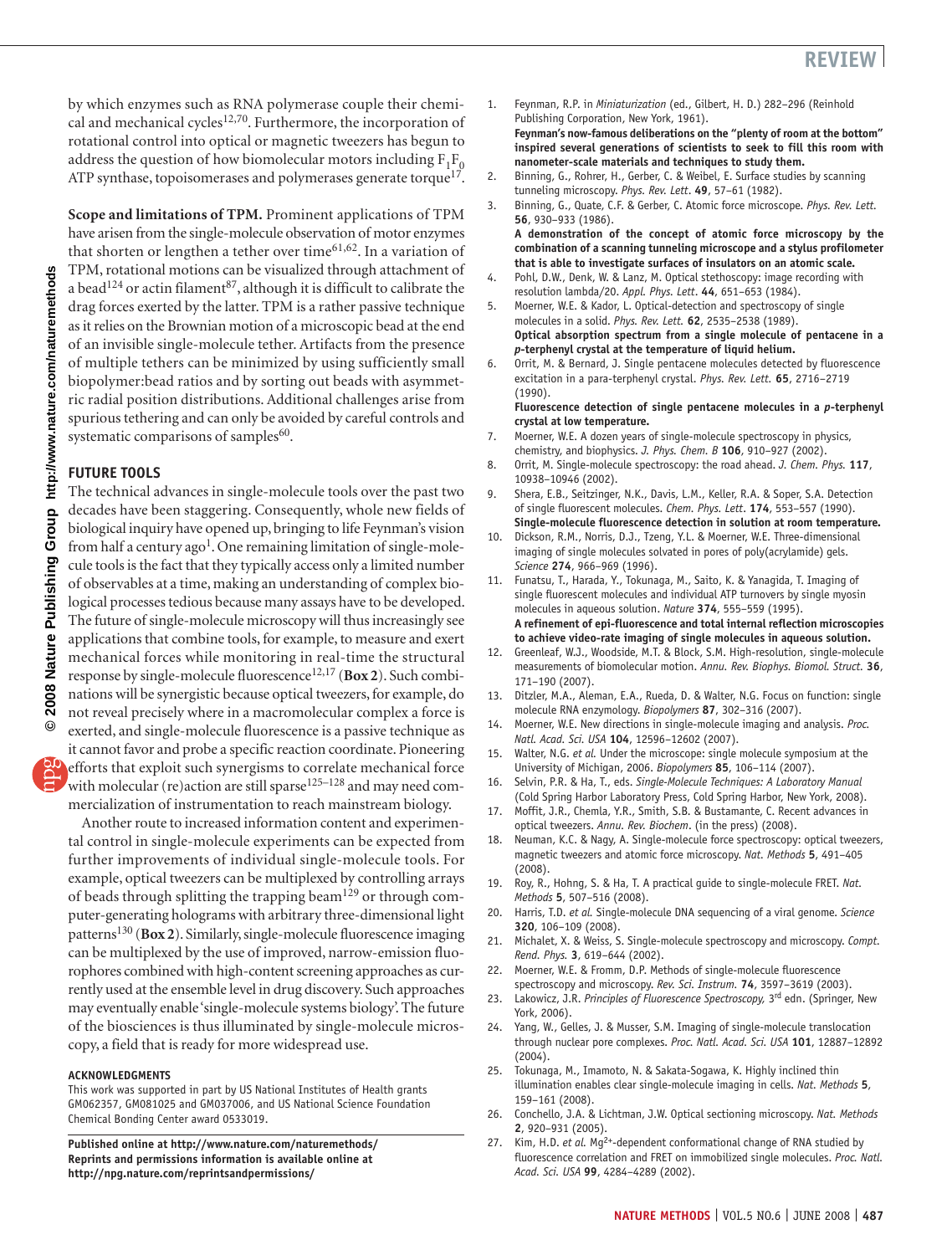- 28. Axelrod, D. Total internal reflection fluorescence microscopy in cell biology. *Methods Enzymol.* **361**, 1–33 (2003).
- 29. Levene, M.J. *et al.* Zero-mode waveguides for single-molecule analysis at high concentrations. *Science* **299**, 682–686 (2003).
- 30. Korlach, J. *et al.* Selective aluminum passivation for targeted immobilization of single DNA polymerase molecules in zero-mode waveguide nanostructures. *Proc. Natl. Acad. Sci. USA* **105**, 1176–1181 (2008).
- 31. Gorris, H.H., Blicharz, T.M. & Walt, D.R. Optical-fiber bundles. *FEBS J.* **274**, 5462–5470 (2007).
- 32. Mannion, J.T. & Craighead, H.G. Nanofluidic structures for single biomolecule fluorescent detection. *Biopolymers* **85**, 131–143 (2007).
- 33. Brewer, L. R. & Bianco, P. R. Laminar flow cells for single-molecule studies of DNA-protein interactions. *Nat. Methods* **5**, 517–525 (2008).
- 34. Eggeling, C., Fries, J.R., Brand, L., Gunther, R. & Seidel, C.A. Monitoring conformational dynamics of a single molecule by selective fluorescence spectroscopy. *Proc. Natl. Acad. Sci. USA* **95**, 1556–1561 (1998).
- 35. Lee, T.H. *et al.* Measuring the folding transition time of single RNA molecules. *Biophys. J*. **92**, 3275–3283 (2007).
- 36. Thompson, R.E., Larson, D.R. & Webb, W.W. Precise nanometer localization analysis for individual fluorescent probes. *Biophys. J.* **82**, 2775–2783 (2002).
- 37. Yildiz, A. *et al.* Myosin V walks hand-over-hand: single fluorophore imaging with 1.5-nm localization. *Science* **300**, 2061–2065 (2003).
- **Single fluorophore tracking refined to nanometer resolution in dynamic biological samples.**
- 38. Toprak, E. & Selvin, P.R. New fluorescent tools for watching nanometer-scale conformational changes of single molecules. *Annu. Rev. Biophys. Biomol. Struct.* **36**, 349–369 (2007).
- 39. Park, H., Toprak, E. & Selvin, P.R. Single-molecule fluorescence to study molecular motors. *Q. Rev. Biophys.* **40**, 87–111 (2007).
- 40. Walter, N.G. Structural dynamics of catalytic RNA highlighted by fluorescence resonance energy transfer. *Methods* **25**, 19–30 (2001).
- 41. Kapanidis, A.N. & Weiss, S. Fluorescent probes and bioconjugation chemistries for single-molecule fluorescence analysis of biomolecules. *J. Chem. Phys.* **117**, 10953–10964 (2002).
- 42. Rasnik, I., Mckinney, S.A. & Ha, T. Surfaces and orientations: much to FRET about? *Acc. Chem. Res.* **38**, 542–548 (2005).
- 43. Yin, J. *et al.* Single-cell FRET imaging of transferrin receptor trafficking dynamics by Sfp-catalyzed, site-specific protein labeling. *Chem. Biol.* **12**, 999–1006 (2005).
- 44. Haustein, E. & Schwille, P. Fluorescence correlation spectroscopy: novel variations of an established technique. *Annu. Rev. Biophys. Biomol. Struct.* **36**, 151–169 (2007).
- 45. Van Orden, A. & Jung, J. Fluorescence correlation spectroscopy for probing the kinetics and mechanisms of DNA hairpin formation. *Biopolymers* **89**, 1–16 (2008).
- 46. Michalet, X. & Weiss, S. Using photon statistics to boost microscopy resolution. *Proc. Natl. Acad. Sci. USA* **103**, 4797–4798 (2006).
- Geerts, H. *et al.* Nanovid tracking: a new automatic method for the study of mobility in living cells based on colloidal gold and video microscopy. *Biophys. J.* **52**, 775–782 (1987).
- 48. Gelles, J., Schnapp, B.J. & Sheetz, M.P. Tracking kinesin-driven movements with nanometre-scale precision. *Nature* **331**, 450–453 (1988). **Tracking of nanometer-scale motion in dynamic biological systems by attaching microscopic beads.**
- 49. Schafer, D.A., Gelles, J., Sheetz, M.P. & Landick, R. Transcription by single molecules of RNA polymerase observed by light-microscopy. *Nature* **352**, 444–448 (1991).
- 50. Schmidt, T., Schutz, G.J., Baumgartner, W., Gruber, H.J. & Schindler, H. Imaging of single molecule diffusion. *Proc. Natl. Acad. Sci. USA* **93**, 2926– 2929 (1996).
- 51. Ram, S., Ward, E.S. & Ober, R.J. Beyond Rayleigh's criterion: a resolution measure with application to single-molecule microscopy. *Proc. Natl. Acad. Sci. USA* **103**, 4457–4462 (2006).
- 52. Churchman, L.S., Okten, Z., Rock, R.S., Dawson, J.F. & Spudich, J.A. Single molecule high-resolution colocalization of Cy3 and Cy5 attached to macromolecules measures intramolecular distances through time. P*roc. Natl. Acad. Sci. USA* **102**, 1419–1423 (2005).
- 53. Gordon, M.P., Ha, T. & Selvin, P.R. Single-molecule high-resolution imaging with photobleaching. *Proc. Natl. Acad. Sci. USA* **101**, 6462–6465 (2004).
- Qu, X.H., Wu, D., Mets, L. & Scherer, N.F. Nanometer-localized multiple single-molecule fluorescence microscopy. *Proc. Natl. Acad. Sci. USA* **101**, 11298–11303 (2004).
- 55. Rust, M.J., Bates, M. & Zhuang, X.W. Sub-diffraction-limit imaging by stochastic optical reconstruction microscopy (STORM). *Nat. Methods* **3**, 793–795 (2006).
- 56. Betzig, E. *et al.* Imaging intracellular fluorescent proteins at nanometer resolution. *Science* **313**, 1642–1645 (2006). **Imaging of intracellular proteins at nanometer spatial resolution by stochastic photoswitching.**
- 57. Hess, S.T., Girirajan, T.P.K. & Mason, M.D. Ultra-high resolution imaging by fluorescence photoactivation localization microscopy. *Biophys. J.* **91**, 4258–4272 (2006).
- 58. Sharonov, A. & Hochstrasser, R.M. Wide-field subdiffraction imaging by accumulated binding of diffusing probes. *Proc. Natl. Acad. Sci. USA* **103**, 18911–18916 (2006).
- 59. Ashkin, A. Acceleration and trapping of particles by radiation pressure. *Phys. Rev. Lett.* **24**, 156 (1970).
- **Optical tweezers implemented as a noninvasive manipulation technique.**
- 60. Lambert, M.N. *et al.* Mg2+-induced compaction of single RNA molecules monitored by tethered particle microscopy. *Biophys. J.* **90**, 3672–3685 (2006).
- 61. Schafer, D.A., Gelles, J., Sheetz, M.P. & Landick, R. Transcription by single molecules of RNA polymerase observed by light microscopy. *Nature* **352**, 444–448 (1991).
- 62. Dohoney, K.M. & Gelles, J. Chi-sequence recognition and DNA translocation by single RecBCD helicase/nuclease molecules. *Nature* **409**, 370–374 (2001).
- 63. van Oijen, A.M. *et al.* Single-molecule kinetics of lambda exonuclease reveal base dependence and dynamic disorder. *Science* **301**, 1235–1238 (2003).
- 64. La Porta, A. & Wang, M.D. Optical torque wrench: angular trapping, rotation, and torque detection of quartz microparticles. *Phys. Rev. Lett.* **92**, 190801 (2004).
- 65. Deufel, C., Forth, S., Simmons, C.R., Dejgosha, S. & Wang, M.D. Nanofabricated quartz cylinders for angular trapping: DNA supercoiling torque detection. *Nat. Methods* **4**, 223–225 (2007).
- 66. Yang, Y., Wang, H. & Erie, D.A. Quantitative characterization of biomolecular assemblies and interactions using atomic force microscopy. *Methods* **29**, 175–187 (2003).
- 67. Weber, P.C., Ohlendorf, D.H., Wendoloski, J.J. & Salemme, F.R. Structural origins of high-affinity biotin binding to streptavidin. *Science* **243**, 85–88 (1989).
- 68. Fan, F.R. & Bard, A.J. Electrochemical detection of single molecules. *Science* **267**, 871–874 (1995).
- 69. Hla, S.W. & Rieder, K.H. STM control of chemical reaction: single-molecule synthesis. *Annu. Rev. Phys. Chem*. **54**, 307–330 (2003).
- 70. Abbondanzieri, E.A., Greenleaf, W.J., Shaevitz, J.W., Landick, R. & Block, S.M. Direct observation of base-pair stepping by RNA polymerase. *Nature* **438**, 460–465 (2005).

**The authors show that Ångstrom resolution can be obtained using ultrasensitive optical tweezers to observe single steps of RNA polymerase along a double-stranded DNA template.**

- 71. Charvin, G., Strick, T.R., Bensimon, D. & Croquette, V. Tracking topoisomerase activity at the single-molecule level. *Annu. Rev. Biophys. Biomol. Struct.* **34**, 201–219 (2005).
- 72. Kedrov, A., Janovjak, H., Sapra, K.T. & Muller, D.J. Deciphering molecular interactions of native membrane proteins by single-molecule force spectroscopy. *Annu. Rev. Biophys. Biomol. Struct*. **36**, 233–260 (2007).
- 73. Ke, Y., Lindsay, S., Chang, Y., Liu, Y. & Yan, H. Self-assembled water-soluble nucleic acid probe tiles for label-free RNA hybridization assays. *Science* **319**, 180–183 (2008).
- 74. Michalet, X. *et al.* The power and prospects of fluorescence microscopies and spectroscopies. *Annu. Rev. Biophys. Biomol. Struct.* **32**, 161–182 (2003).
- 75. Tinnefeld, P. & Sauer, M. Branching out of single-molecule fluorescence spectroscopy: challenges for chemistry and influence on biology. *Angew*. *Chem. Int. Edn. Engl*. **44**, 2642–2671 (2005).
- 76. Thompson, N.L., Lieto, A.M. & Allen, N.W. Recent advances in fluorescence correlation spectroscopy. *Curr. Opin. Struct. Biol.* **12**, 634–641 (2002).
- 77. Elson, E.L. Quick tour of fluorescence correlation spectroscopy from its inception. *J. Biomed. Opt.* **9**, 857–864 (2004).
- 78. Leake, M.C. *et al.* Stoichiometry and turnover in single, functioning membrane protein complexes. *Nature* **443**, 355–358 (2006).
- 79. Shu, D., Zhang, H., Jin, J. & Guo, P. Counting of six pRNAs of phi29 DNApackaging motor with customized single-molecule dual-view system. *EMBO J.* **26**, 527–537 (2007).
- 80. Armani, A.M., Kulkarni, R.P., Fraser, S.E., Flagan, R.C. & Vahala, K.J. Labelfree, single-molecule detection with optical microcavities. *Science* **317**, 783–787 (2007).
- 81. Huang, B. *et al.* Counting low-copy number proteins in a single cell. *Science* **315**, 81–84 (2007).
- 82. Zhuang, X. Single-molecule RNA science. *Annu. Rev. Biophys. Biomol. Struct*. **34**, 399–414 (2005).